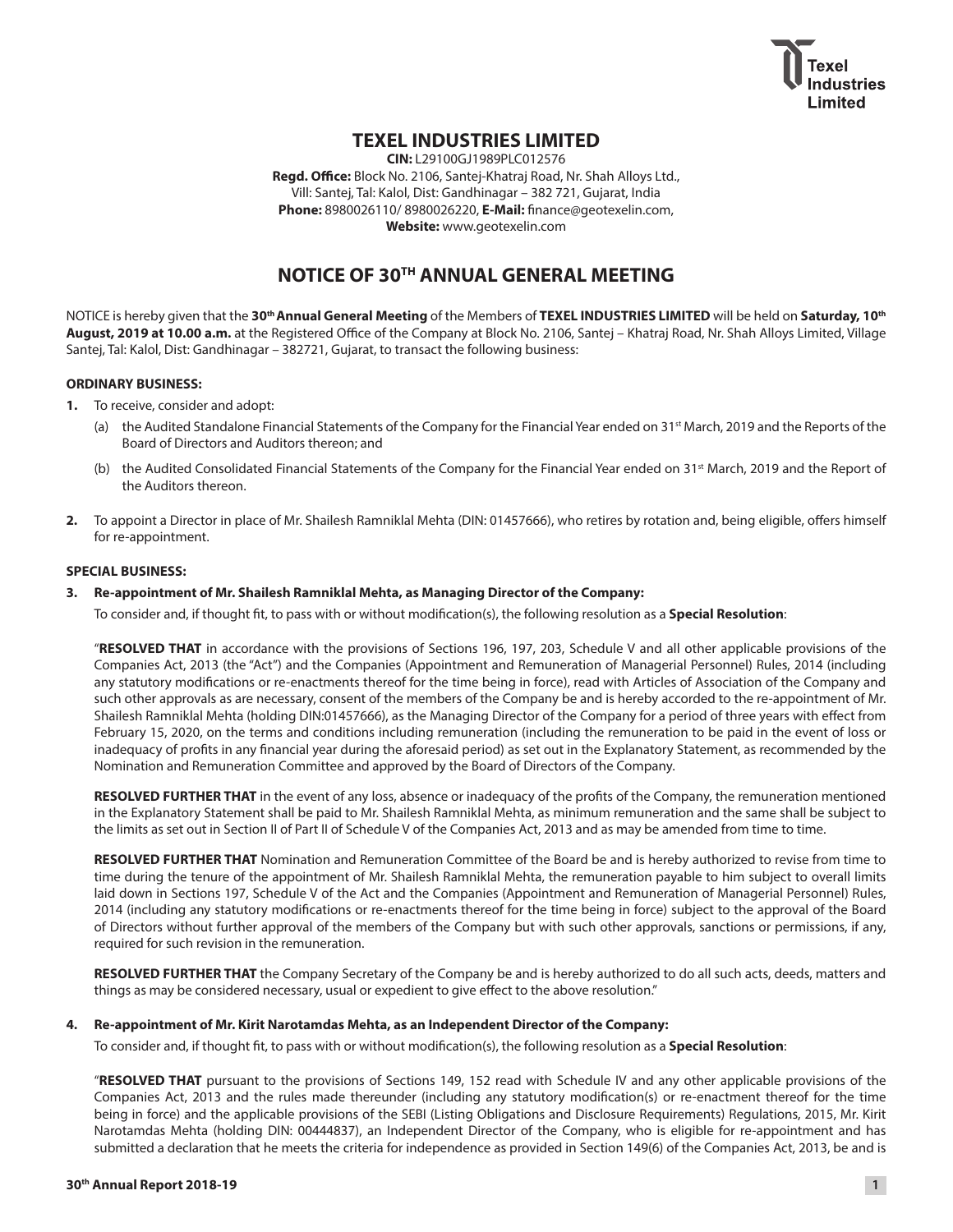

hereby re-appointed as an Independent Director of the Company for a period of five consecutive years commencing from 10<sup>th</sup> August, 2019 to 09<sup>th</sup> August, 2024, whose period of office shall not be liable to determination by retirement by rotation in accordance with the provisions of the Companies Act, 2013 as per the recommendation of the Nomination and Remuneration Committee.

**RESOLVED FURTHER THAT** the Company Secretary of the Company be and is hereby authorized to do all such acts, deeds, matters and things as may be considered necessary, usual or expedient to give effect to the above resolution."

#### **5. Re-appointment of Dr. Christy Leon Fernandez, as an Independent Director of the Company:**

To consider and, if thought fit, to pass with or without modification(s), the following resolution as a **Special Resolution**:

"**RESOLVED THAT** pursuant to the provisions of Sections 149, 152 read with Schedule IV and any other applicable provisions of the Companies Act, 2013 and the rules made thereunder (including any statutory modification(s) or re-enactment thereof for the time being in force) and the applicable provisions of the SEBI (Listing Obligations and Disclosure Requirements) Regulations, 2015, Dr. Christy Leon Fernandez (holding DIN: 00090752), an Independent Director of the Company, who is eligible for re-appointment and has submitted a declaration that he meets the criteria for independence as provided in Section 149(6) of the Companies Act, 2013, be and is hereby reappointed as an Independent Director of the Company for a period of five consecutive years commencing from 29th September, 2019 to 28<sup>th</sup> September, 2024, whose period of office shall not be liable to determination by retirement by rotation in accordance with the provisions of the Companies Act, 2013 as per the recommendation of the Nomination and Remuneration Committee.

 **RESOLVED FURTHER THAT** the Company Secretary of the Company be and is hereby authorized to do all such acts, deeds, matters and things as may be considered necessary, usual or expedient to give effect to the above resolution."

#### **6. Payment of remuneration to Dr. Christy Leon Fernandez, Independent Director of the Company:**

To consider and, if thought fit, to pass with or without modification(s), the following resolution as a **Special Resolution**:

"**RESOLVED THAT** in accordance with the provisions of Section 197 of the Companies Act, 2013 ('the Act'), and Regulation 17 of the Securities and Exchange Board of India (Listing Obligations and Disclosure Requirements) Regulations, 2015, or any amendments thereto or modification thereof and as per the recommendation of the Nomination and Remuneration Committee, Dr. Christy Leon Fernandez, Independent Director of the Company be paid remuneration by way of commission which shall not exceed one percent of the net profits of the Company in terms of Section 197 of the Act, and computed in the manner referred to in Section 198 of the Act, for a period not exceeding five years, for each of the financial years commencing from 01.04.2019 and ending on 31.03.2024, as the Board of Directors of the Company ('the Board') may determine based on performance and guidelines framed by the Board for this purpose, in addition to the fees for attending the meetings of the Board and its Committees.

 **RESOLVED FURTHER THAT** the Company Secretary of the Company be and is hereby authorized to do all such acts, deeds, matters and things as may be considered necessary, usual or expedient to give effect to the above resolution."

#### **7. Re-appointment of Mrs. Jasmin Nahidakhtar Vhora, as an Independent Director of the Company:**

To consider and, if thought fit, to pass with or without modification(s), the following resolution as a **Special Resolution**:

"**RESOLVED THAT** pursuant to the provisions of Sections 149, 152 read with Schedule IV and any other applicable provisions of the Companies Act, 2013 and the rules made thereunder (including any statutory modification(s) or re-enactment thereof for the time being in force) and the applicable provisions of the SEBI (Listing Obligations and Disclosure Requirements) Regulations, 2015, Mrs. Jasmin Nahidakhtar Vhora (holding DIN: 07173838), an Independent Director of the Company, who is eligible for re-appointment and has submitted a declaration that she meets the criteria for independence as provided in Section 149(6) of the Companies Act, 2013, be and is hereby re-appointed as an Independent Director of the Company for a period of five consecutive years commencing from 13<sup>th</sup> February, 2020 to 12<sup>th</sup> February, 2025, whose period of office shall not be liable to determination by retirement by rotation in accordance with the provisions of the Companies Act, 2013 as per the recommendation of the Nomination and Remuneration Committee.

**RESOLVED FURTHER THAT** the Company Secretary of the Company be and is hereby authorized to do all such acts, deeds, matters and things as may be considered necessary, usual or expedient to give effect to the above resolution."

#### **8. Increase in borrowing powers of the Company under Section 180(1)(c) of the Companies Act, 2013:**

To consider and, if thought fit, to pass with or without modification(s), the following resolution as a **Special Resolution**:

"**RESOLVED THAT** in supersession of the earlier resolution passed by the Members at their 28th Annual General Meeting held on 19th August, 2017 and pursuant to the provisions of Section 180(1)(c) of the Companies Act, 2013 and the rules framed thereunder ('the Act') and the Articles of Association of the Company, the approval of the members of the Company be and is hereby accorded to the Board of Directors (hereinafter referred as 'Board' which term shall include a Committee thereof authorized for the purpose) of the Company, to borrow, from time to time, any sum or sums of monies, which together with the monies already borrowed by the Company (including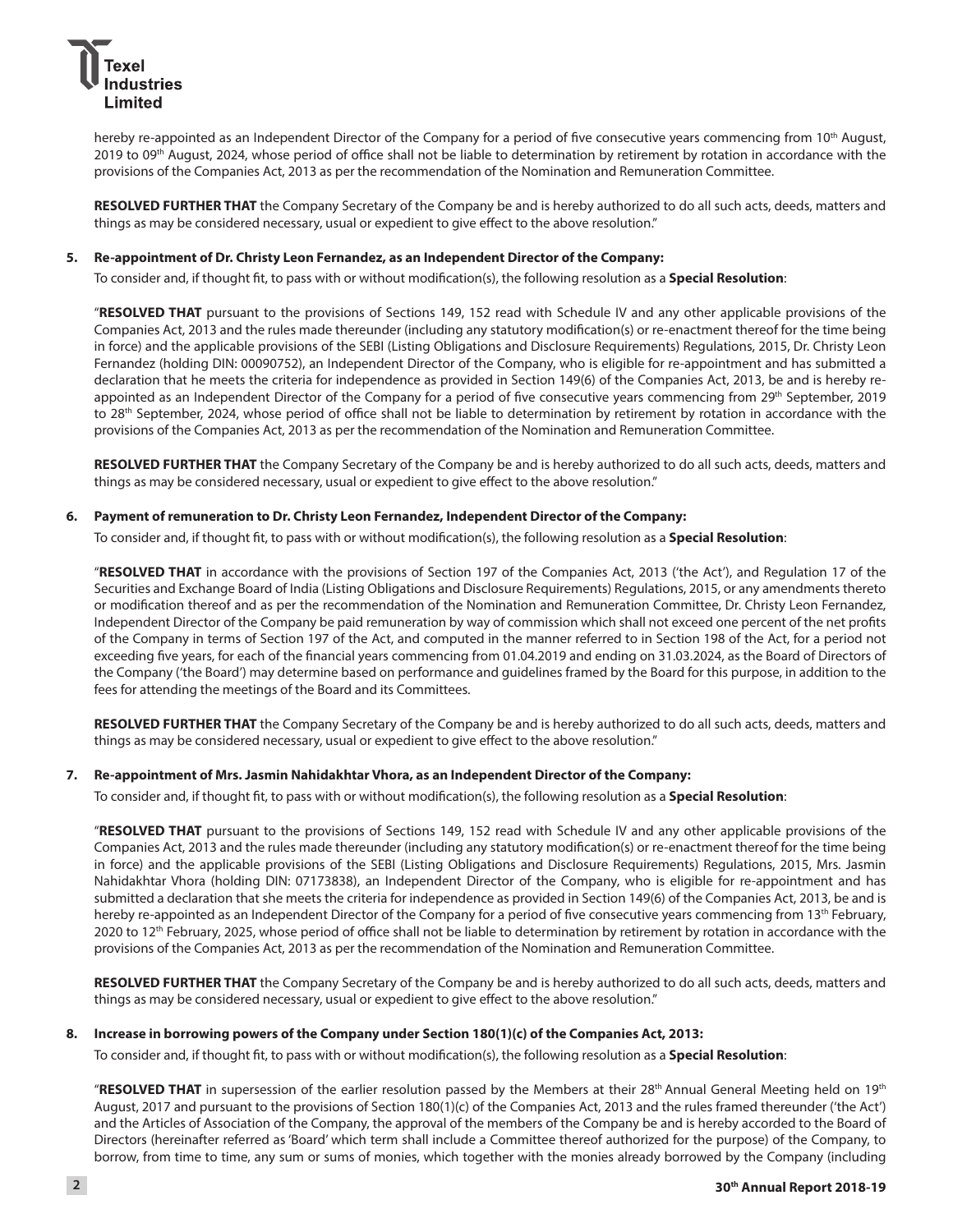

non-fund based banking facilities) as may be required for the purpose of the business of the Company, from one or more Banks, Financial Institutions and other persons, firms, bodies corporates, whether in India or abroad, notwithstanding that the monies so borrowed together with the monies already borrowed (apart from temporary loans obtained from the Company's Bankers in the ordinary course of business) may at any time exceed the aggregate of the paid up capital of the Company, its free reserves (reserves not set apart for any specific purpose) and securities premium account, provided that the total amount that may be borrowed by the Board and outstanding at any point of time, shall not exceed the sum of ₹ 100 Crores (Rupees One Hundred Crores only).

**RESOLVED FURTHER THAT** the Board of Directors (or a Committee thereof constituted for this purpose) be and is hereby authorized to take all such steps as may be necessary, proper and expedient to give effect to this Resolution."

**9. Creation of charge/ security over the assets/ undertakings of the Company under Section 180(1)(a) of the Companies Act, 2013:**

To consider and, if thought fit, to pass with or without modification(s), the following resolution as a **Special Resolution**:

"**RESOLVED THAT** in supersession of the earlier resolution passed by the Members at their 28th Annual General Meeting held on 19th August, 2017 and pursuant to the provisions of Section 180(1)(a) of the Companies Act, 2013 and the rules framed thereunder ('the Act'), the approval of the members of the Company be and is hereby accorded to the Board of Directors (hereinafter referred as 'Board' which term shall include a Committee thereof authorized for the purpose) of the Company, to create mortgage(s)/charge(s) and/or hypothecation in addition to the existing mortgage(s) / charge(s) and / or hypothecation created by the Company, in such form and manner and with such ranking and at such time and on such terms as the Board may determine, on all or any part of the immovable and / or movable properties and assets of the Company, both present and future and / or the whole or any part of the undertaking(s) of the Company in the form of first and / or second and / or pari- passu / subservient mortgage, charge and / or floating charge to secure in favor of Financial Institutions, Banks, Lenders, etc. for securing the borrowings of the Company availed / to be availed, by loans sanctioned / to be sanctioned by the Financial Institutions, Banks and any other Lender(s) to the Company or any other third party from time to time for an amount at any point of time, shall not exceed the sum of ₹ 100 Crores (Rupees One Hundred Crores only), together with interest at the respective agreed rates, additional interest, compound interest in case of default, accumulated interest, liquidated damages, commitment charges and other expenses and charges and all other monies payable by the Company to the said Financial Institutions, Banks and Lenders in respect of such loans and borrowings on such specific terms and conditions and covenants in respects of enforcement of security as may be stipulated in that behalf and agreed to between the Company, Financial Institutions, Banks and its Lenders, etc.

 **RESOLVED FURTHER THAT** the Board of Directors (or a Committee thereof constituted for this purpose) be and is hereby authorized to take all such steps as may be necessary, proper and expedient to give effect to this Resolution."

**10. Giving guarantees or providing securities in respect of any loans to any Body Corporate or Persons and/ or making investments in the securities of any Body Corporate in excess of the limits specified under Section 186 of the Companies Act, 2013:**

To consider and, if thought fit, to pass with or without modification(s), the following resolution as a **Special Resolution**:

"**RESOLVED THAT** pursuant to the provisions of Section 186 of the Companies Act, 2013 ("the Act") read with the Companies (Meetings of Board and its Powers) Rules, 2014 and other applicable provisions, if any, of the Act (including any modification or re-enactment thereof for the time being in force) and subject to such approvals, consents, sanctions and permissions as may be necessary, the approval of the members of the Company be and is hereby accorded to the Board of Directors (hereinafter referred as 'Board' which term shall include a Committee thereof authorized for the purpose) of the Company for making investment(s) in excess of limits specified under section 186 of Companies Act, 2013 from time to time in acquisition of securities of any body corporate or for giving guarantees or providing securities in respect of any loans to any body corporate or other person / entity whether in India or outside India, as may be considered appropriate for an amount not exceeding  $\bar{\tau}$  100 Crores (Rupees One Hundred Crores only).

**RESOLVED FURTHER THAT** the Board of Directors (or a Committee thereof constituted for this purpose) be and is hereby authorized to take all such steps as may be necessary, proper and expedient to give effect to this Resolution."

#### **11. Raising of funds by issue of Securities:**

To consider and, if thought fit, to pass with or without modification(s), the following resolution as a **Special Resolution**:

"**RESOLVED THAT** pursuant to the provisions of Section 62(1) read with Section 42 of the Companies Act, 2013, and the Companies (Share Capital and Debentures) Rules, 2014 and any other applicable provisions of the Companies Act, 2013, Companies (Prospectus and Allotment of Securities) Rules, 2014 and such other Rules as may be issued from time to time, The Securities Contracts (Regulation) Act, 1956, Securities and Exchange Board of India Act,1992 and the Rules framed there under including the Securities and Exchange Board of India (Issue of Capital and Disclosure Requirements) Regulations, 2018 ("SEBI ICDR Regulations") (including any statutory amendments, modifications or re-enactments thereof for the time being in force), Foreign Exchange Management Act,1999 as amended including the Foreign Exchange Management (Transfer or Issue of Security by a Person Resident Outside India) Regulation, 2000, and the Rules framed there under, the Securities and Exchange Board of India (the "SEBI") and in accordance with the rules, regulations, guidelines, notifications, circulars and clarifications issued thereon from time to time by Government of India (the "GOI"), the Reserve Bank of India (the "RBI), SEBI and/or any other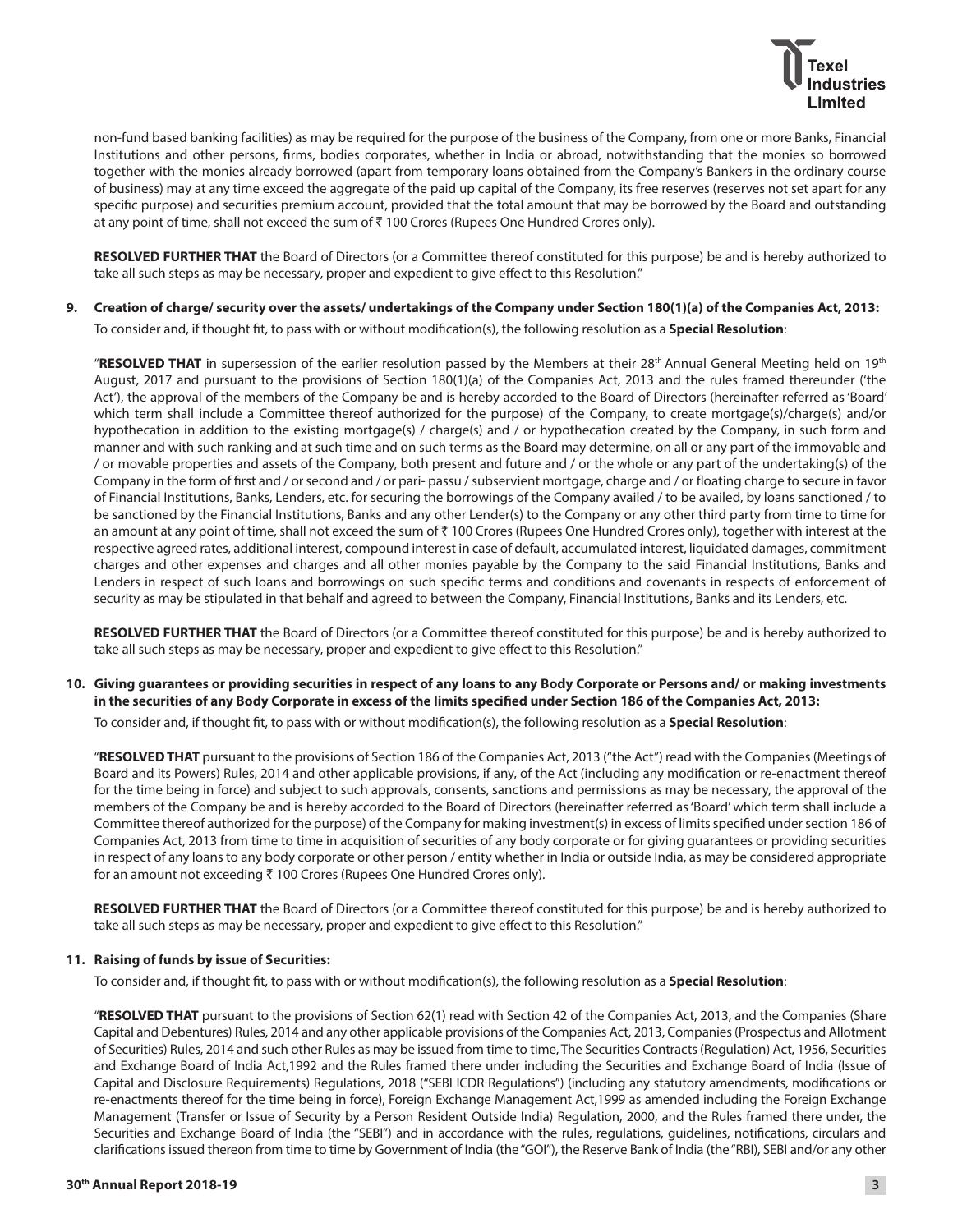## dustries Limited

competent authorities and in accordance with the enabling provisions of the Memorandum and Articles of Association of the Company and SEBI (Listing Obligations and Disclosure Requirements) Regulations, 2015 ("Listing Regulations") (including any statutory amendments, modifications or re-enactments thereof for the time being in force) and such other regulatory approvals/permissions as may be necessary including the approval, if any, of any other competent authorities and subject to such conditions and modifications as may be prescribed or imposed by any of them, while granting such approvals, consents, permissions and sanctions and which may be agreed to by the Board of Directors of the Company (the "Board") including any committee which the Board has constituted to exercise its powers including the power conferred by this resolution, the consent, authority and approval of the Company be and is hereby accorded to the Board to create, offer, issue and allot either in India or in the course of international offering(s) in one or more foreign markets by way of a private placement such number of Equity Shares, and/or any other financial instruments convertible into equity shares (including warrants or otherwise in registered or bearer form) or through an issuance of fully convertible debentures/partly convertible debentures/ non-convertible debentures, convertible/ nonconvertible preference shares into Equity Shares, whether rupee denominated or denominated in Foreign currency **(hereinafter collectively referred to as "Securities")** or any combination of securities to any person including but not limited to foreign/ resident investors (whether institutions, incorporated bodies, mutual funds and/or individuals or otherwise) foreign institutional investors, foreign portfolio investors, Indian and/or multilateral financial institutions, mutual funds, Non-Resident Indians, (collectively referred to as ("Investors") whether or not such Investors are existing members of the company through one or more tranches, such number of equity shares of face value of ₹10/-(Rupees Ten each), as may be decided by the Board at the appropriate time at such price or prices, at a discount (including but not limited to any discount as may be permitted under SEBI ICDR Regulations or premium to the market price or prices on each Equity Share and on such terms and conditions including securities, rate of interest etc., as well as the discretion to determine the categories of Investors including to the existing members by way of right issue and/or other entities by way of preferential allotment to whom the offer, issue and allotment shall be made to the exclusion of all other categories of Investors at the time of such issue, offer and allotment considering the prevailing market conditions and other relevant factors wherever necessary, as the Board may determine in its absolute discretion at the time of issue of the Securities in accordance with SEBI ICDR Regulations and wherever necessary in consultation with the book running lead manager as may be appointed by the Company in relation to the issue of Securities, for an aggregate amount not exceeding ₹ 10 Crores (Rupees Ten Crores Only) as may be permitted/permissible under applicable laws and regulations there under, and the Board be and is hereby authorized to finalize all such terms and conditions and the matters incidental thereto as it may in its absolute discretion thinks fit in accordance with all applicable laws, rules and regulations for the time being in force in this regard (the "issue").

 **RESOLVED FURTHER THAT** if any issue of aforesaid Securities or any combination of Securities is made by way of a Private Placement and/ or Right Issue in terms of the aforesaid regulations, the allotment of the Securities, or any combination of Securities as may be decided by the Board shall be completed within twelve months from the date of this resolution or such other time as may be allowed under the SEBI Regulations or any other applicable regulations for the time being in force.

 **RESOLVED FURTHER THAT** the relevant date for the determination of applicable price for the issue of any Securities, shall be as per the regulations/guidelines prescribed by SEBI or any other regulator and the pricing of any Equity Shares issued on the conversion of the securities shall be made subject to and in compliance with the applicable rules and regulations; and such price shall be subject to appropriate adjustments in the applicable rules/guidelines/statutory provisions.

 **RESOLVED FURTHER THAT** the Equity Shares so issued by the Company shall be subject to the provisions of the Memorandum and Articles of Association of the Company and shall rank pari passu with the existing Equity Shares of the Company, in all respects as may be provided under the terms of issue and in the offer documents.

 **RESOLVED FURTHER THAT** the Equity Shares so issued shall be listed on the Stock Exchange, where the existing equity shares of the Company are listed.

 **RESOLVED FURTHER THAT** for the purpose of giving effect to this resolution, the Board or its appointed delegates/committees, be and is hereby authorised to do all such acts, deeds, matters and things, as it may in its absolute discretion deem necessary, proper or desirable as may be required to create, offer, issue and allot the aforesaid securities and to resolve and settle any question, difficulty or doubt that may arise in this regard and to do all such other acts, deeds, matters and things in connection or incidental thereto as the Board in its absolute discretion may deem fit, without being required to seek any further consent or approval of the members or otherwise to the end and intent that they shall be deemed to have given their approval thereto expressly by the authority of this resolution.

 **RESOLVED FURTHER THAT** the Board be and is hereby also authorized to delegate (to the extent permitted by law) all or any of the powers herein conferred to any committee of Directors or Managing Director or any directors or any officer or officers of the Company, as it may in its absolute discretion deem fit in order to give effect to the aforesaid resolution."

#### **12. Conversion of Loan into Equity Shares under Section 62(3) of the Companies Act, 2013:**

To consider and, if thought fit, to pass with or without modification(s), the following resolution as a **Special Resolution**:

**"RESOLVED THAT** pursuant to Section 62(3) and other applicable provisions, if any, of the Companies Act, 2013 and Rules framed there under, and all other applicable laws (including any statutory modification or re-enactment thereof for the time being in force) and in accordance with the Memorandum of Association and Articles of Association of the Company and applicable regulations and subject to all such approval(s), consent(s), permission(s), sanction(s), if any, of appropriate statutory, governmental and other authorities and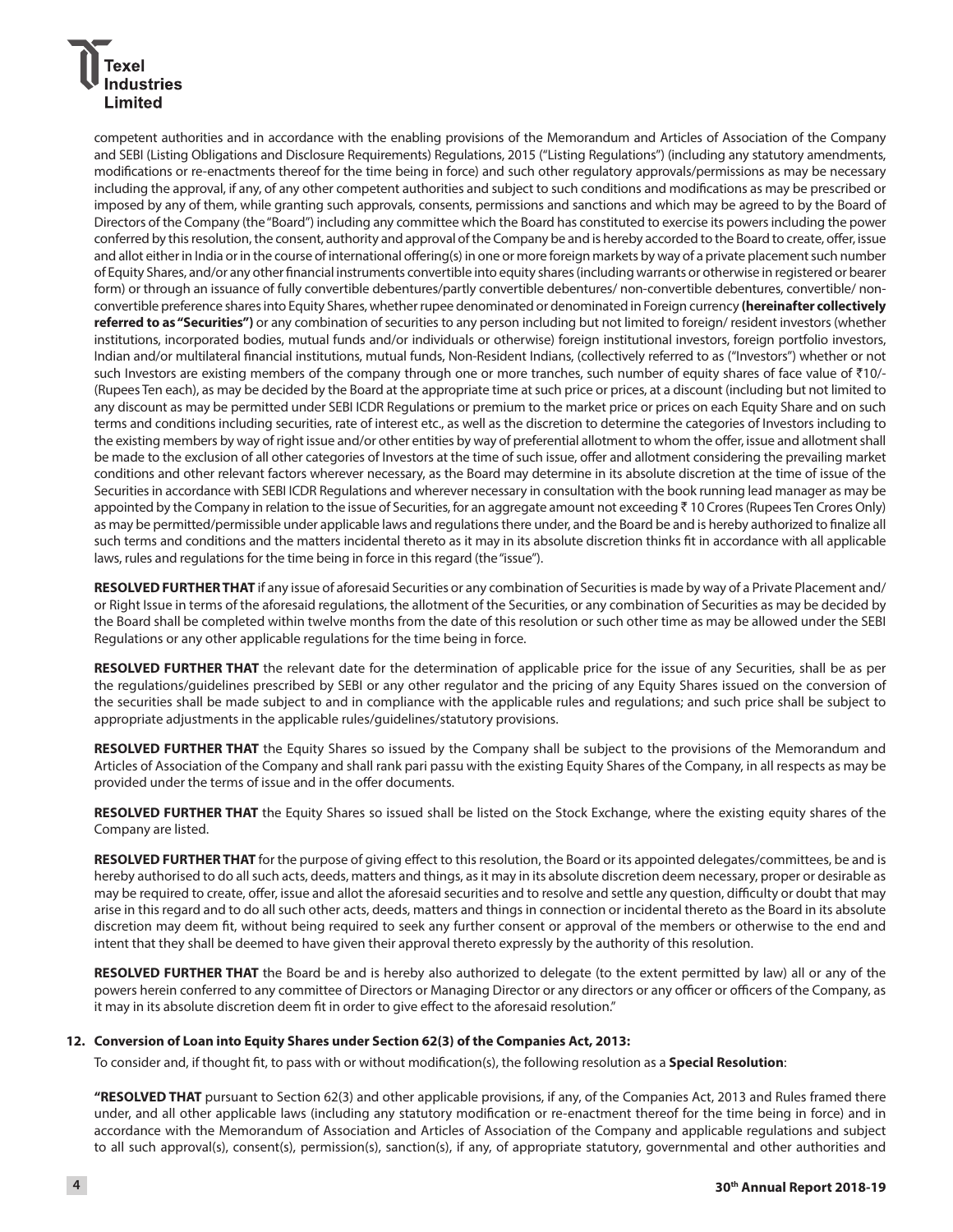departments in this regard and subject to such condition(s) and modification(s) as may be prescribed or imposed, while granting such approval(s), consent(s), permission(s) or sanction(s), the consent of the Company be and is hereby accorded to the Board of Directors of the Company (hereinafter referred as 'Board' which term shall include a Committee thereof authorized for the purpose) to exercise its powers including powers conferred by this resolution, to the extent permitted by law), on the terms and conditions contained in the financing documents, such terms and conditions to provide, inter alia, to convert the whole or part of the outstanding loans of the Company, (as specified or as may be specified by the Financial Institutions/Banks under the financing documents executed or to be executed in respect of the financial assistances which have been availed or which may be availed) by the Company under the lending arrangements (existing and future arrangements) with various Banks and Financial Institutions (hereinafter collectively referred to as the "Lenders"), at the option of the Lenders, the loans or any other financial assistance categorized as loans (hereinafter referred to as the "Financial Assistances"), in Foreign Currency or Indian Rupees, which have been availed from the Lenders or as may be availed from the Lenders, from time to time, not exceeding ₹ 100 Crores (Rupees One Hundred Crores only), consistent with the existing borrowing powers of the Company under Section 180(1)(c) of the Companies Act, 2013, into fully paid up equity shares of the Company on such terms and conditions as may be stipulated in the financing documents and subject to applicable laws and in the manner specified in a notice in writing to be given by the Lenders (or their agents or trustees) to the Company (hereinafter referred to as the "Notice of Conversion") and in accordance with the following conditions:

- (i) the conversion right reserved as aforesaid may be exercised by the Lenders on one or more occasions during the currency of the Financial Assistances;
- (ii) on receipt of the Notice of Conversion, the Company shall allot and issue the requisite number of fully paid-up equity shares to the Lenders or any other person identified by the Lenders as from the date of conversion and the Lenders may accept the same in satisfaction of the part of the loans so converted;
- (iii) the part of the loan so converted shall cease to carry interest as from the date of conversion and the loan shall stand correspondingly reduced. The installments of the loan payable after the date of conversion as per the financing documents shall stand reduced proportionately by the amounts of the loan so converted. The equity shares so allotted and issued to the Lenders or such other person identified by the Lenders shall rank pari passu with the existing equity shares of the Company in all respects.
- (iv) in the event that the Lenders exercise the conversion right as aforesaid, the Company shall issue the equity shares to the Lenders or such other person identified by the Lenders and as a result of the conversion get the equity shares listed with the stock exchanges where the Company is listed and for the said purpose the Company shall take all such steps as may be necessary to the satisfaction of the Lenders or such other person identified by the Lenders, to ensure that the equity shares are listed as required by the Lenders or such other person identified by the Lenders.
- (v) The loans shall be converted into equity shares at a price to be determined in accordance with the applicable Securities and Exchange Board of India Regulations at the time of such conversion**.**

**RESOLVED FURTHER THAT** the Board of Directors be and is hereby authorized to finalize the terms and conditions for raising the Financial Assistances, from time to time, with an option to convert the Financial Assistances into equity shares of the Company anytime during the currency of the Financial Assistances, on the terms specified in the financing documents, including upon happening of an event of default by the Company in terms of the lending arrangements.

 **RESOLVED FURTHER THAT** the Board or a Committee thereof constituted for this purpose) be and is hereby authorized to issue, offer and allot from time to time to the Lenders such number of equity shares for conversion of the outstanding portion of the loans as may be desired by the Lenders.

 **RESOLVED FURTHER THAT** for the purpose of giving effect to this resolution, the Board or its appointed delegates/committees, be and is hereby authorised to do all such acts, deeds, matters and things, as it may in its absolute discretion deem necessary, proper or desirable as may be required to create, offer, issue and allot the aforesaid shares and to resolve and settle any question, difficulty or doubt that may arise in this regard and to do all such other acts, deeds, matters and things in connection or incidental thereto as the Board in its absolute discretion may deem fit, without being required to seek any further consent or approval of the members or otherwise to the end and intent that they shall be deemed to have given their approval thereto expressly by the authority of this resolution.

 **RESOLVED FURTHER THAT** the Board be and is hereby also authorized to delegate (to the extent permitted by law) all or any of the powers herein conferred to any committee of Directors or Managing Director or any directors or any officer or officers of the Company, as it may in its absolute discretion deem fit in order to give effect to the aforesaid resolution."

#### **Registered Office:**

Block No. 2106, Santej – Khatraj Road, Nr. Shah Alloys Limited, Village Santej, Tal: Kalol, Dist: Gandhinagar – 382721, Gujarat

**Place : Mumbai Date : 19th June, 2019** **By Order of the Board of Directors**

**Shweta Sultania Company Secretary & Compliance Officer Membership No.: ACS 22290**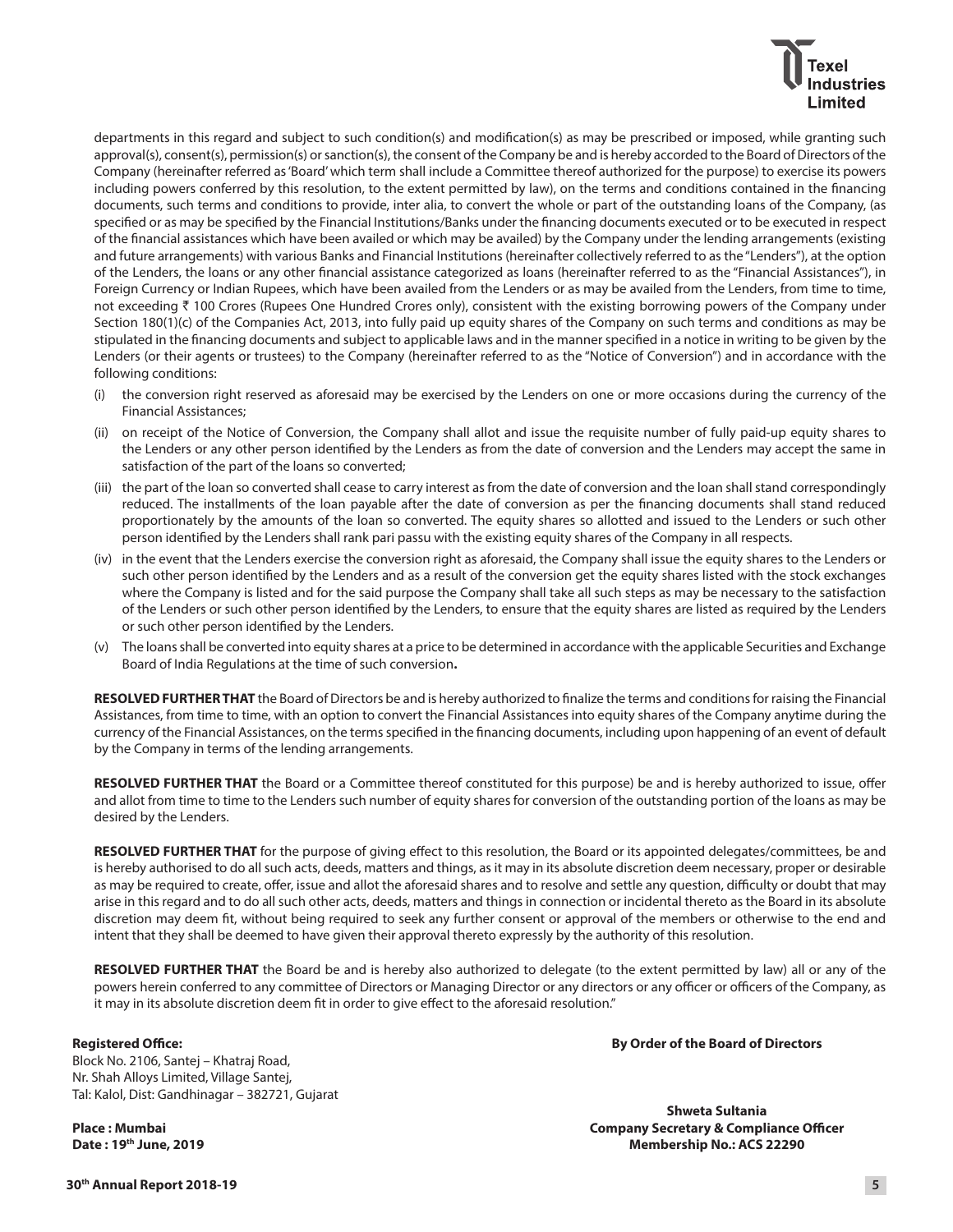

NOTES:

1. Explanatory statement pursuant to Section 102 of the Companies Act, 2013 in respect of Special Business is annexed hereto.

#### 2. **A MEMBER ENTITLED TO ATTEND AND VOTE AT THE MEETING IS ENTITLED TO APPOINT A PROXY OR WHERE THAT IS ALLOWED, ONE OR MORE PROXIES, TO ATTEND AND VOTE INSTEAD OF HIMSELF AND THE PROXY NEED NOT BE A MEMBER OF THE COMPANY.**

- 3. THE PROXY FORM DULY COMPLETED AND SIGNED SHOULD REACH THE COMPANY'S REGISTERED OFFICE EITHER IN PERSON OR THROUGH POST NOT LATER THAN 48 HOURS BEFORE THE COMMENCEMENT OF THE MEETING.
- 4. A person can act as a proxy on behalf of members not exceeding fifty (50) and holding in the aggregate not more than 10% of the total share capital of the Company carrying voting rights. A member holding more than 10% of the total share capital of the Company carrying voting rights may appoint a single person as proxy and such person shall not act as proxy for any other person or shareholder.
- 5. Corporate members are required to send a certified true copy of Board Resolution pursuant to the provisions of Section 113 of the Companies Act, 2013 authorizing their representative to attend and vote on their behalf at the meeting.
- 6. Details as required, pursuant to Regulations 26(4) and 36(3) of the SEBI (Listing Obligations and Disclosure Requirements) Regulations, 2015 ("Listing Regulations") and Secretarial Standard-2 on General Meetings in respect of the Directors seeking appointment/ re-appointment at the AGM are provided in Annexure-A to this Notice.
- 7. The Company's Statutory Auditors, M/s. Sunil Poddar & Company, Chartered Accountants, were appointed as Statutory Auditors of the Company for a period of five consecutive years at the 28<sup>th</sup> Annual General Meeting (AGM) of the Company held on 19<sup>th</sup> August, 2017 on a remuneration mutually agreed upon by the Board of Directors and the Statutory Auditors. The said appointment was subject to ratification by the Members of the Company at every subsequent AGM. However, pursuant to the Companies Amendment Act, 2017, enforced on 7<sup>th</sup> May, 2018 by Ministry of Corporate Affairs, the appointment of Statutory Auditors is not required to be ratified at every subsequent AGM. The Statutory Auditors have given a confirmation to the effect that they are eligible to continue with their appointment and that they have not been disqualified from continuing as Statutory Auditors.
- 8. In case of joint holders attending the meeting, only such joint holders who are higher in the order of the names will be entitled to vote.
- 9. Members/proxies/authorised representatives are requested to bring the duly filled Attendance Slip enclosed herewith for attending the Annual General Meeting.
- 10. SEBI Notification No. SEBI/LAD-NRO/GN/2018/24 dated June 8, 2018 and further amendment vide Notification No. SEBI/LAD-NRO/ GN/2018/49 dated November 30, 2018, requests for effecting transfer of securities (except in case of transmission or transposition of securities) shall not be processed from April 1, 2019 unless the securities are held in the dematerialized form with the depositories. Therefore, Shareholders are requested to take action to dematerialize the Equity Shares of the Company, promptly.
- 11. Members holding shares in electronic form are requested to intimate immediately any change in their address or any other changes with regard to their Identity proof to their Depository Participants with whom they are maintaining their demat accounts.
- 12. Members holding shares in physical form are requested to advise any change in their address or any other changes with regard to their Identity proof mandates immediately to the Company / Link Intime India Private Limited (RTA of the Company) at the following address quoting reference of the Registered Folio Number:

#### **M/s Link Intime India Private Limited**

5<sup>th</sup> Floor, 506 to 508, Amarnath Business Centre - 1 (ABC-1), Beside Gala Business Centre, Nr. St. Xavier's College Corner, Off C G Road, Ellisbridge, Ahmedabad - 380006. Phone – 079 2646 5179/86/87 Email - ahmedabad@linkintime.co.in

- 13. Relevant documents referred to in the Notice and the accompanying Statement are open for inspection by the Members at the Registered Office of the Company during business hours on all working days, up to the date of the Annual General Meeting.
- 14. Members desirous of getting any information on the Annual Accounts, at the Annual General Meeting, are requested to write their queries and send at least 7 days before the Annual General Meeting so as to enable the Management to keep the information ready at the meeting.
- 15. The Annual Report and Notice of 30<sup>th</sup> Annual General Meeting along with the attendance Slip and Proxy Form, is being sent by electronic mode to all members whose email addresses are registered with the Registrar/Depository Participant(s) unless a member has requested for the hard copy of the same. For members who have not registered their email addresses, physical copies of aforesaid documents are sent by the permitted mode. Members may note that this Notice and the Annual Report for the F.Y. 2018-19 will also be available on the Company's website viz. www.geotexelin.com.
- 16. To support the 'Green Initiative' the Members who have not registered their e-mail addresses are requested to register the same with Link Intime India Private Limited /Depository Participant(s).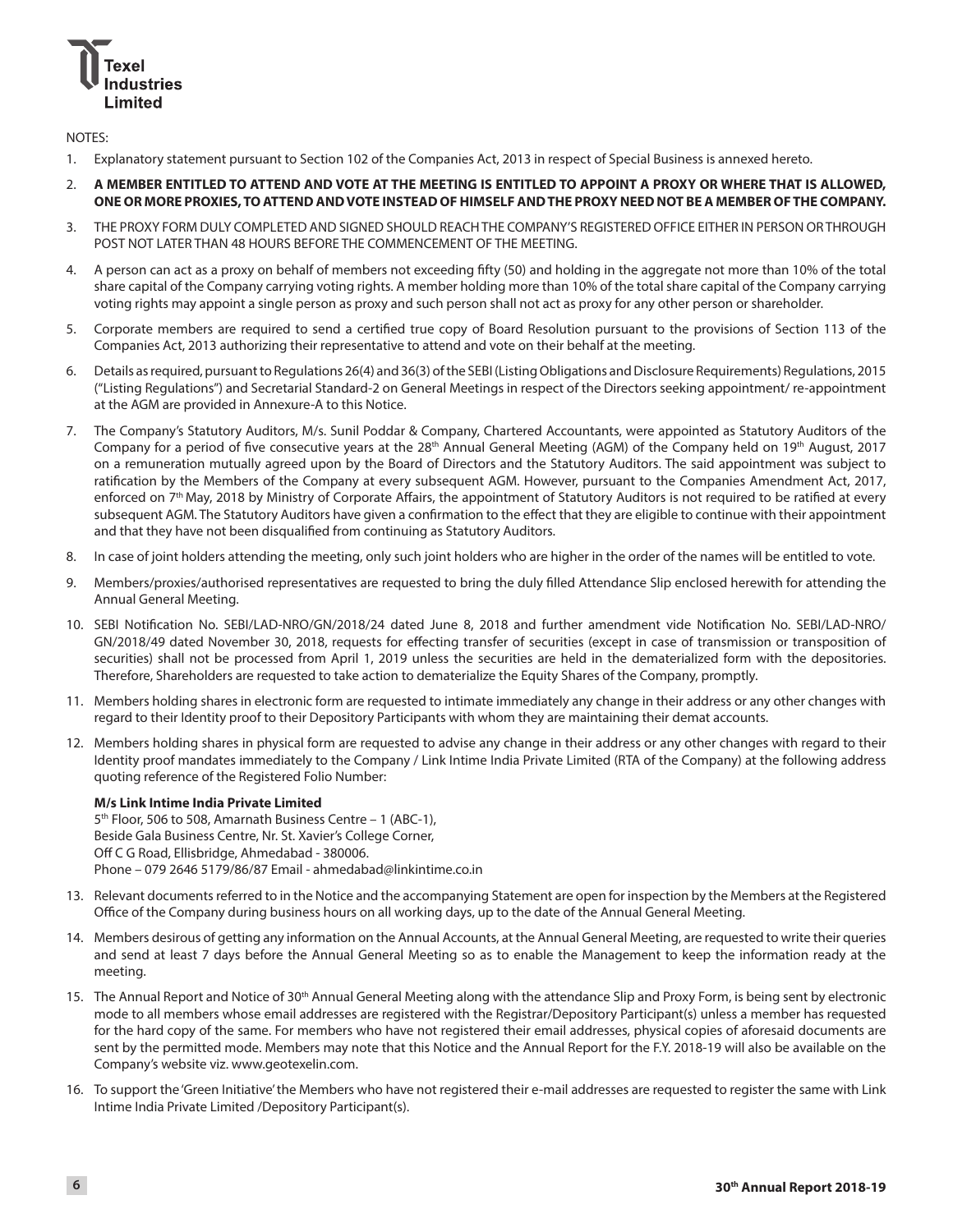

- 17. For the convenience of the Members and for proper conduct of the Meeting, entry to the place of the Meeting will be regulated by the Attendance Slip, annexed to the Proxy Form. Members/ Proxies/ Authorised Representative are requested to bring the attendance slip duly filled in and to affix their signature at the place provided on the Attendance Slip and hand it over at the counters at the venue.
- 18. Members are requested to incorporate their Folio Number in the Attendance Slip/Proxy Form, for easy identification of attendance at the Meeting.
- 19. Members are requested to bring their copies of the Annual Report to the meeting for their reference.
- 20. The Company has a designated Email ID: **"invrelations@geotexelin.com"** for redressal of Shareholders'/Investors complaints/grievances. In case you have any queries, complaints/grievances, then kindly write at the above mentioned email address.
- 21. If any of the members are holding shares in the same name or in the same order of names, under different folios, then members are requested to notify the same to the Registrar and Share Transfer Agent for consolidation of their shareholding into a single folio.
- 22. A Route map showing directions to reach the venue of the 30<sup>th</sup> Annual General Meeting is drawn on last page of this annual report as per the requirement of the Secretarial Standards -2 on "General Meeting".
- 23. The Securities and Exchange Board of India (SEBI) has mandated registration of Permanent Account Number (PAN) and Bank Account Details for all the securities holders. Members holding shares in physical form are therefore, requested to submit their PAN and Bank Account Details to M/s Link Intime India Private Limited, RTA of the Company by sending a duly signed letter along with self-attested copy of PAN Card and original cancelled cheque. The original cancelled cheque should bear the name of the Member. In the alternative Members are requested to submit a copy of bank passbook / statement attested by the bank. Members holding shares in demat form are requested to submit the aforesaid information to their respective Depository Participant.

#### **Process and manner for voting through electronic means:**

- **1.** In compliance with Section 108 of the Companies Act, 2013, Rule 20 of the Companies (Management and Administration) Rules, 2014, as amended from time to time and Regulation 44 of the Securities and Exchange Board of India (Listing Obligations and Disclosure Requirements) Regulations, 2015 and the Secretarial Standard on General Meetings (SS2) issued by The Institute of Company Secretaries of India, the Company is pleased to provide to its Members the facility to cast their votes electronically, through e-voting services provided by Central Depository Services Limited ("CDSL"), on resolutions set forth in this Notice. The Members may cast their votes using an electronic voting system from a place other than the venue of the Annual General Meeting ("remote e-voting"). Instructions for remote e-voting are given herein below. The Resolutions passed by remote e-voting are deemed to have been passed as if they have been passed at the Annual General Meeting.
- **2.** The facility for voting through ballot paper shall be made available at the Annual General Meeting and the Members attending the meeting who have not cast their vote by remote e-voting shall be able to exercise their right at the Annual General Meeting.
- **3.** The Members who have cast their vote by remote e-voting prior to the Annual General Meeting may also attend the meeting but shall not be entitled to cast their vote again.
- **4.** Members whose names are recorded in the Register of Members or in the Register of Beneficial Owners are maintained by the Depositories as on the **Cut-off date of Saturday, 3<sup>rd</sup> August, 2019**, shall be entitled to avail the facility of remote e-voting as well as voting at the ensuing Annual General Meeting. Any recipient of the Notice, who has no voting rights as on the Cut-off date, shall treat this Notice as intimation only.
- **5.** A person who has acquired the shares and has become a member of the Company after the dispatch of the Notice of the AGM and prior to the **Cut-off date i.e. Saturday, 3<sup>rd</sup> August, 2019**, shall be entitled to exercise his/her vote either electronically i.e. remote e-voting or through the Poll Paper at the ensuing Annual General Meeting. Such members may obtain Sequence No. for remote e-voting by sending a request at finance@geotexelin.com and cast vote after following the instructions for remote e-voting as provided in the Notice convening the meeting, which is available on the website of the Company and CDSL. However, if you are already registered with CDSL for remote e-voting then you can use your existing User ID and Password for casting your vote.
- **6.** Once the vote on a resolution is cast by the shareholder, the shareholder shall not be allowed to change it subsequently.
- **7.** The voting rights of the members shall be in proportion of their shares to the paid up equity share capital of the Company as on the **Cutoff date i.e. Saturday, 3rd August, 2019.**
- **8. M/s D. A. Rupawala & Associates, Chartered Accountants, Ahmedabad,** has been appointed as the Scrutinizer to scrutinize the remote e-voting and poll process at the Annual General Meeting in a fair and transparent manner.
- **9.** The Scrutinizer shall immediately, after the conclusion of voting at ensuing Annual General Meeting, will first count the votes cast at the ensuing Annual General Meeting, thereafter unblock the votes cast through Remote e-voting in the presence of at least two witnesses not in the employment of the Company. The Scrutinizer shall, submit a Scrutinizer's report of the total votes cast in favor or against, if any, to the Chairman or a person authorized by him in writing who shall countersign the same and declare the results of the voting forthwith, within 48 hours of conclusion of the Annual General Meeting.
- **10.** The Results declared along with the Scrutinizer's Report shall be placed on the website of CDSL **www.cdslindia.com** and on the website of the Company **www.geotexelin.com**, within 48 hours after the conclusion of the 30th AGM of the Company and shall also be communicated to the Stock Exchanges where the shares of the Company are listed.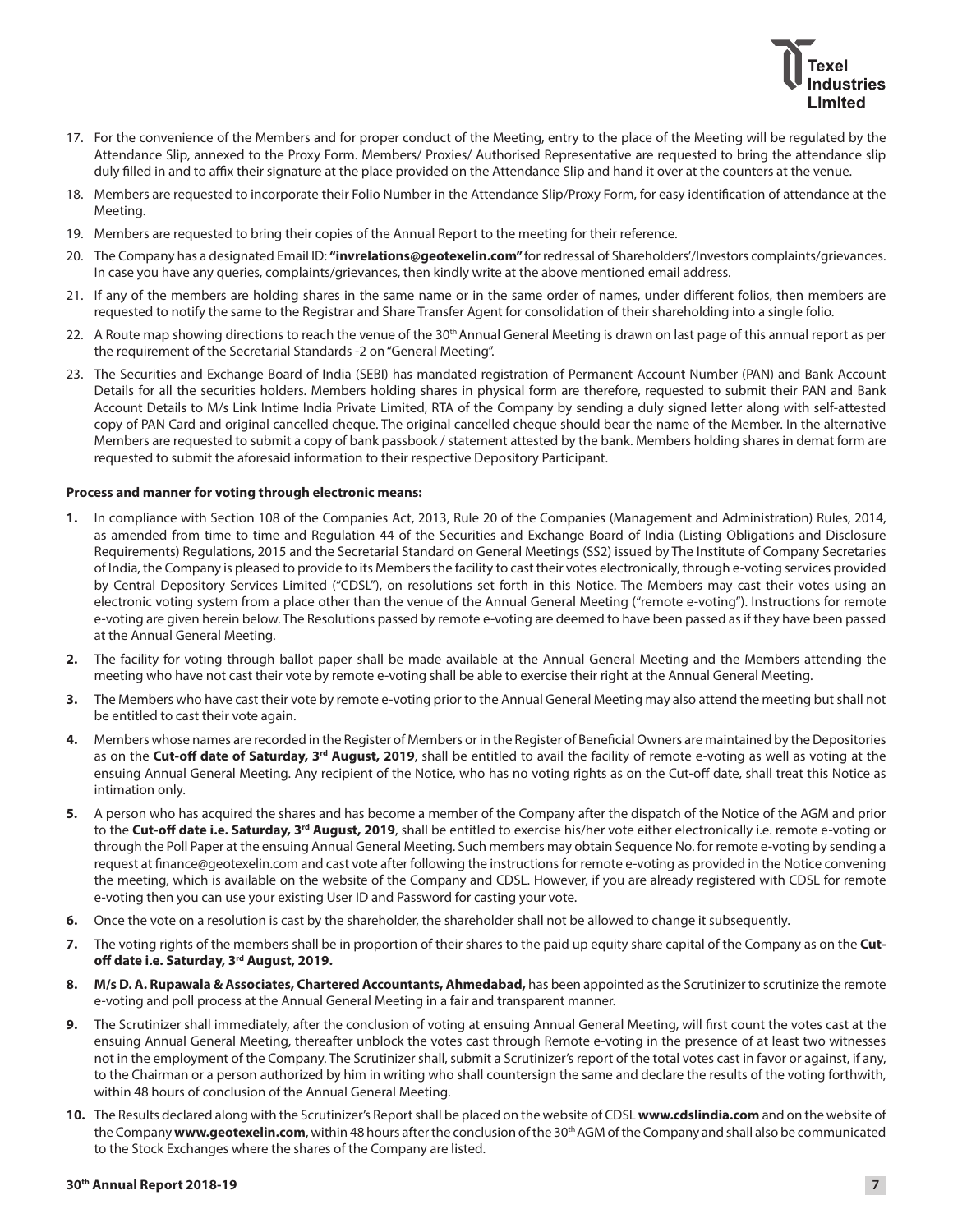

#### **The instructions for shareholders voting electronically are as under:**

- a) The remote **E- voting period commences at 10.00 a.m. on Tuesday 6th August, 2019 and ends at 5.00 p.m. on Friday 9th August, 2019 (both days inclusive)**. During this period the shareholders of the Company holding shares either in physical form or dematerialized form as on the **Cut-off date i.e. Saturday, 3<sup>rd</sup> August, 2019** may cast their vote electronically. The e-voting module shall be disabled by CDSL for voting thereafter.
- b) The shareholders should log on to the e-voting website **www.evotingindia.com**
- c) Click on "Shareholders".
- d) Now Enter your User ID
	- a. For CDSL: 16 digits beneficiary ID,
	- b. For NSDL: 8 Character DP ID followed by 8 Digits Client ID
	- c. Members holding shares in Physical Form should enter Folio Number registered with the Company.
- e) Next enter the Image Verification as displayed and Click on Login.
- f) If you are holding shares in demat form and had logged on to **www.evotingindia.com** and voted on an earlier voting of any Company, then your existing password is to be used.
- g) If you are a first time user follow the steps given below:

|                        | For Members holding shares in Demat Form and Physical Form                                                                                                                                                                                                                                                                                                        |  |  |
|------------------------|-------------------------------------------------------------------------------------------------------------------------------------------------------------------------------------------------------------------------------------------------------------------------------------------------------------------------------------------------------------------|--|--|
| <b>PAN</b>             | Enter your 10 digit alpha-numeric PAN issued by Income Tax Department (Applicable for both demat<br>shareholders as well as physical shareholders)<br>Members who have not updated their PAN with the Company/Depository Participant are requested to<br>use the sequence number which is printed on address label/ sticker affixed on the envelope of the Annual |  |  |
|                        | Report sent in physical form. For those having Email IDs the sequence number is sent by email.                                                                                                                                                                                                                                                                    |  |  |
| Dividend Bank Details  | Enter the Dividend Bank Details or Date of Birth (in dd/mm/yyyy format) as recorded in your demat account or                                                                                                                                                                                                                                                      |  |  |
| or Date of Birth (DOB) | in the Company records in order to login.                                                                                                                                                                                                                                                                                                                         |  |  |
|                        | If both the details are not recorded with the Depository or Company please enter the member id / folio<br>number in the Dividend Bank details field as mentioned in instruction (d).                                                                                                                                                                              |  |  |

- h) After entering these details appropriately, click on "SUBMIT" tab.
- i) Members holding shares in physical form will then directly reach the Company selection screen. However, members holding shares in demat form will now reach 'Password Creation' menu wherein they are required to mandatorily enter their login password in the new password field. Kindly note that this password is to be also used by the demat holders for voting for resolutions of any other Company on which they are eligible to vote, provided that Company opts for e-voting through CDSL platform. It is strongly recommended not to share your password with any other person and take utmost care to keep your password confidential.
- j) For Members holding shares in physical form, the details can be used only for e-voting on the resolutions contained in this Notice.
- k) Click on the EVSN of Texel Industries Limited for which you choose to vote.
- l) On the voting page, you will see "RESOLUTION DESCRIPTION" and against the same the option "YES/NO" for voting. Select the option YES or NO as desired. The option YES implies that you assent to the Resolution and option NO implies that you dissent to the Resolution.
- m) Click on the "RESOLUTION FILE LINK" if you wish to view the entire Resolution details.
- n) After selecting the resolution you have decided to vote on, click on "SUBMIT". A confirmation box will be displayed. If you wish to confirm your vote, click on "OK", else to change your vote, click on "CANCEL" and accordingly modify your vote.
- o) Once you 'CONFIRM' your vote on the resolution, you will not be allowed to modify your vote.
- p) You can also take out print of the voting done by you by clicking on "Click here to print" option on the Voting page.
- q) If a demat account holder has forgotten the login password then Enter the User ID and the image verification code and click on Forgot Password & enter the details as prompted by the system.
- r) Shareholders can also use Mobile app "m Voting" for e voting. m Voting app is available on Apple, Android and Windows based Mobile. Shareholders may log in to m - Voting using their e voting credentials to vote for the company resolution(s).

#### **Note for Non – Individual Shareholders and Custodians:**

Non-Individual shareholders (i.e. other than Individuals, HUF, NRI etc.) and Custodian are required to log on to www.evotingindia.com and register themselves as Corporates.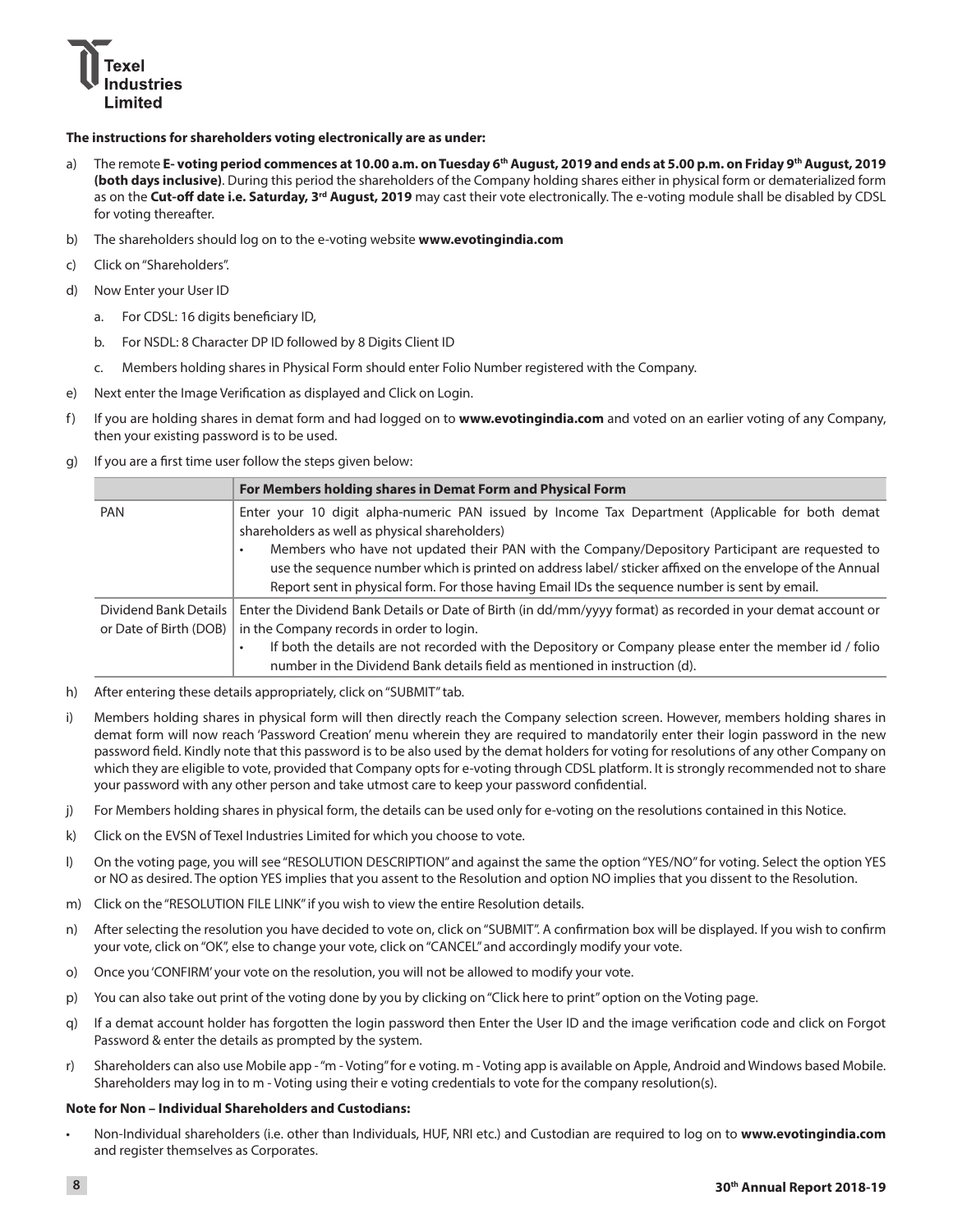

- A scanned copy of the Registration Form bearing the stamp and sign of the entity should be emailed to **helpdesk.evoting@cdslindia. com**.
- After receiving the login details, a compliance user should be created using the admin login and password. The Compliance user would be able to link the account(s) for which they wish to vote on.
- The list of accounts linked in the login should be mailed to helpdesk.evoting@cdslindia.com and on approval of the accounts they would be able to cast their vote.
- A scanned copy of the Board Resolution and Power of Attorney (POA) which they have issued in favour of the Custodian, if any, should be uploaded in PDF format in the system for the scrutinizer to verify the same.

In case you have any queries or issues regarding e-voting, you may refer the Frequently Asked Questions (FAQs) and e-voting manual available at **"www.evotingindia.com"** under help Section or write an email to **"helpdesk.evoting@cdslindia.com"**.

#### **Registered Office:**

**By Order of the Board of Directors**

Block No. 2106, Santej – Khatraj Road, Nr. Shah Alloys Limited, Village Santej, Tal: Kalol, Dist: Gandhinagar – 382721, Gujarat

**Place : Mumbai Date : 19th June, 2019**

**Shweta Sultania Company Secretary & Compliance Officer Membership No.: ACS 22290**

#### **ANNEXURE TO THE NOTICE**

#### **Explanatory Statement**

#### **(Pursuant to the provisions of Section 102 of the Companies Act, 2013)**

In conformity with the provisions Section 102 of the Companies Act, 2013, the following Explanatory Statement sets out all material facts relating to special business contained in the accompanying Notice.

#### **Item No. 3**

Mr. Shailesh Ramniklal Mehta has a successful track record in plastic industry for more than 30 years. He leads the Company and has rich experience in handling the overall management affairs of the company. He implemented many best practices of the manufacturing and project implementation in the company.

During his tenure he has continuously contributed in the growth of the Company. Considering several aspects and his increased responsibilities, the Board of Directors has on recommendation of Nomination and Remuneration Committee considered it appropriate and advisable to reappoint him for a period of 3 years with effect from February 15, 2020 subject to the approval of the members of the company in general meeting.

In the event of any loss, absence or inadequacy of profits of the Company, the Company can pay remuneration to their managerial personnel as per the limits mentioned in Section II of Part II of Schedule V of the Companies Act, 2013 if the conditions mentioned therein are fulfilled. One of the conditions being that "a special resolution is required to be passed at the general meeting of the company for payment of remuneration for a period not exceeding three years". In view of the above the remuneration has been fixed on the basis of recommendation of the Nomination and Remuneration Committee for a period of 3 years with effect from February 15, 2020.

The principal terms and conditions of re-appointment of Mr. Shailesh Ramniklal Mehta, Managing Director are as under:

#### **1. Period of Re-appointment**

The period of re-appointment is for the period from 15<sup>th</sup> February, 2020 to 14<sup>th</sup> February, 2023.

| 2. | <b>Remuneration</b>                                 | (Amount in $\bar{z}$ ) |
|----|-----------------------------------------------------|------------------------|
|    | Component                                           | <b>CTC P.A</b>         |
|    | <b>Basic</b>                                        | 40,46,880/-            |
|    | <b>HRA</b>                                          | 7,14,120/-             |
|    | Total (a)                                           | 47,61,000/-            |
|    | <b>Perquisites</b>                                  |                        |
|    | Medical Insurance                                   | 50,000/-               |
|    | Accidental Insurance                                | $10.000/-$             |
|    | Utility (Electricity, Telephone, Property tax etc.) | $3,00,000/-$           |
|    | Total (b)                                           | $3,60,000/-$           |
|    | Grand Total (a)+(b):                                | 51,21,000/-            |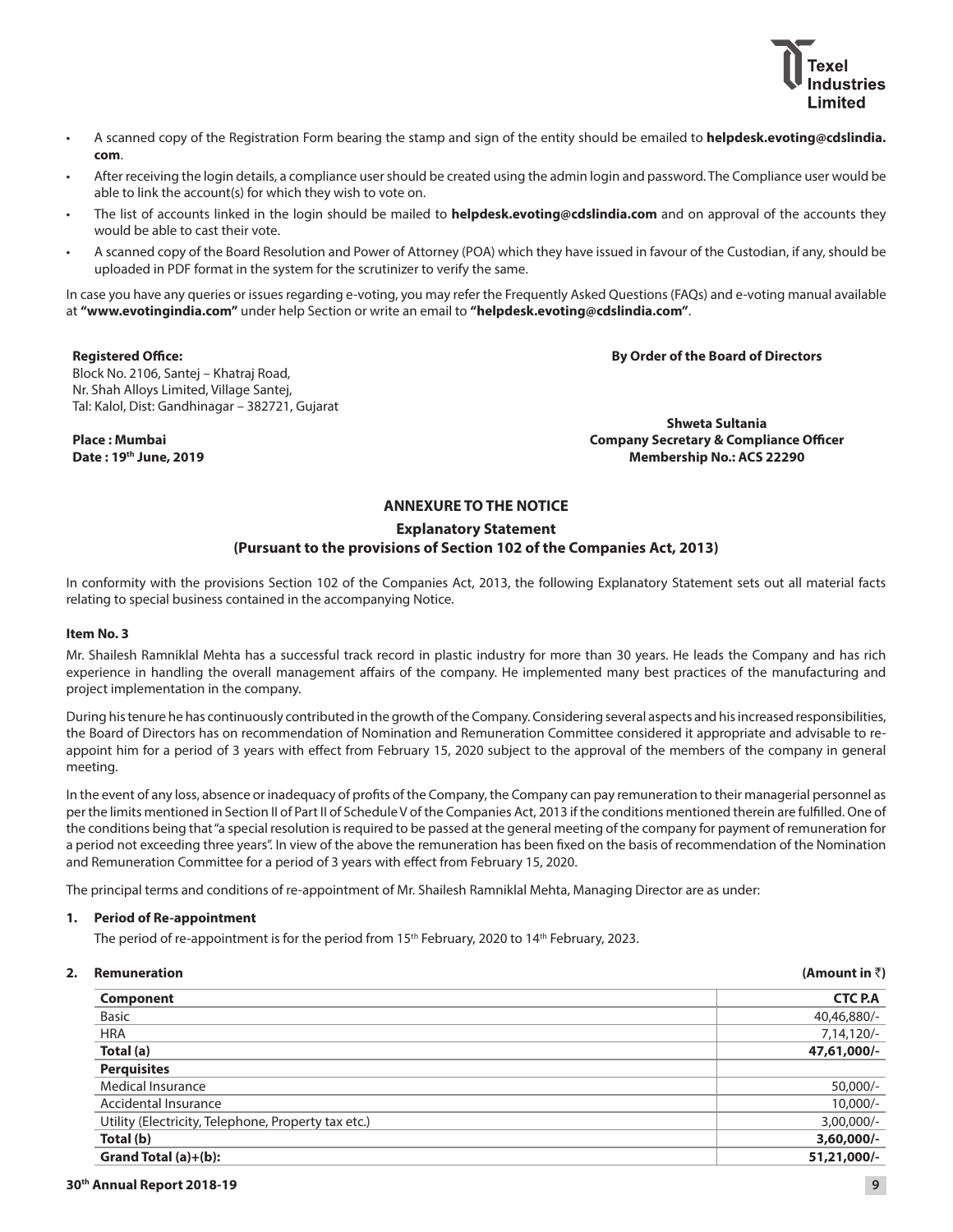

Gratuity: The Company shall pay gratuity as per the Company's rules.

He shall be liable to retire by rotation.

He will be entitled for Annual Increment upto 25% of last salary drawn as may be recommended by Nomination and Remuneration Committee and approved by the Board of Directors. The first annual increment shall fall due on 1<sup>st</sup> April, 2020.

In addition to above, he will be entitled for performance bonus up to 10% of the Net Profits of the preceding financial year, subject to the overall limit of the managerial remuneration as per Schedule V of the Companies Act, 2013.

#### **Explanation:**

Perquisites shall be evaluated as per Income Tax Rules, wherever applicable and in absence of any such rule, perquisites shall be evaluated at actual cost.

#### **Conveyance facilities:**

The Company shall provide repairs, maintenance and running expenses for car owned by Managing Director.

#### **Income Tax:**

Income tax will be deducted at source as per applicable laws / rules.

Further, the terms and conditions of the re-appointment of Mr. Shailesh Ramniklal Mehta, shall be governed as per the draft agreement to be executed by and between the Company and Mr. Shailesh Mehta, Managing Director of the Company.

As per the provision of Sections 196, 197, Schedule V and all other applicable provisions of the Companies Act, 2013 (the "Act") and the Companies (Appointment and Remuneration of Managerial Personnel) Rules, 2014 (including any statutory modifications or re-enactments thereof for the time being in force), the re-appointment of and payment of remuneration to Managing Director requires the approval of the Shareholders in General Meeting and hence necessary Special Resolution has been proposed for your approval.

#### **This statement containing following information is given as per Section II of Part II of Schedule V of the Companies Act, 2013:**

| L.  | <b>General Information:</b>                                                                                                                               |                                                                                                                                                                                                                                                                                                                                           |                                       |  |  |  |
|-----|-----------------------------------------------------------------------------------------------------------------------------------------------------------|-------------------------------------------------------------------------------------------------------------------------------------------------------------------------------------------------------------------------------------------------------------------------------------------------------------------------------------------|---------------------------------------|--|--|--|
| (1) | Nature of industry                                                                                                                                        | Plastic Manufacturing Industry                                                                                                                                                                                                                                                                                                            |                                       |  |  |  |
| (2) | Date or expected date of commencement of commercial<br>production                                                                                         | The Company is engaged in production of multilayer reinforced Geo-<br>Membrane and P.E. Protection Cover since August, 1989.                                                                                                                                                                                                              |                                       |  |  |  |
| (3) | In case of new companies, expected date of commencement<br>of activities as per project approved by financial institutions<br>appearing in the prospectus | N.A.                                                                                                                                                                                                                                                                                                                                      |                                       |  |  |  |
| (4) | Financial performance based on given indicators on<br><b>Standalone basis</b>                                                                             | 2018-19<br>$(3\overline{5})$ in Lacs)                                                                                                                                                                                                                                                                                                     | 2017-18<br>$(3\overline{5})$ in Lacs) |  |  |  |
|     | Revenue from Operations                                                                                                                                   | 11235.36                                                                                                                                                                                                                                                                                                                                  | 9108.62                               |  |  |  |
|     | Other Income                                                                                                                                              | 35.83                                                                                                                                                                                                                                                                                                                                     | 56.72                                 |  |  |  |
|     | Profit before Tax                                                                                                                                         | 333.89                                                                                                                                                                                                                                                                                                                                    | 423.41                                |  |  |  |
|     | <b>Total Tax Expense</b>                                                                                                                                  | 82.55                                                                                                                                                                                                                                                                                                                                     | 119.33                                |  |  |  |
|     | Profit after Tax                                                                                                                                          | 251.34                                                                                                                                                                                                                                                                                                                                    | 304.08                                |  |  |  |
|     | Other Comprehensive Income                                                                                                                                | 50.51                                                                                                                                                                                                                                                                                                                                     | (1.68)                                |  |  |  |
|     | <b>Total Comprehensive Income</b>                                                                                                                         | 301.85                                                                                                                                                                                                                                                                                                                                    | 302.40                                |  |  |  |
| (5) | Foreign investments or collaborations, if any.                                                                                                            | For details of foreign investments made by the company, please refer<br>to Note no 2.2 of the Standalone Financial Statements forming part of<br>the Annual Report for FY 2018-19.<br>The Company has not entered into any Foreign collaboration.                                                                                         |                                       |  |  |  |
| Ш   | Information about the appointee:                                                                                                                          |                                                                                                                                                                                                                                                                                                                                           |                                       |  |  |  |
| (1) | <b>Background details</b>                                                                                                                                 | Mr. Shailesh Ramniklal Mehta is one of the promoter and founder of<br>the Company. He is in board since 1989 and has wide experience in<br>the management of the affairs of the Company. Further Mr. Shailesh<br>Ramniklal Mehta has rich hands on experience and knowledge in the<br>areas of manufacturing, finance and administration. |                                       |  |  |  |
| (2) | Father's Name                                                                                                                                             | Shri Ramniklal V. Mehta                                                                                                                                                                                                                                                                                                                   |                                       |  |  |  |
| (3) | Date of Birth                                                                                                                                             | 29th January, 1960                                                                                                                                                                                                                                                                                                                        |                                       |  |  |  |
| (4) | <b>Educational Qualification</b>                                                                                                                          | <b>Bachelor of Commerce</b>                                                                                                                                                                                                                                                                                                               |                                       |  |  |  |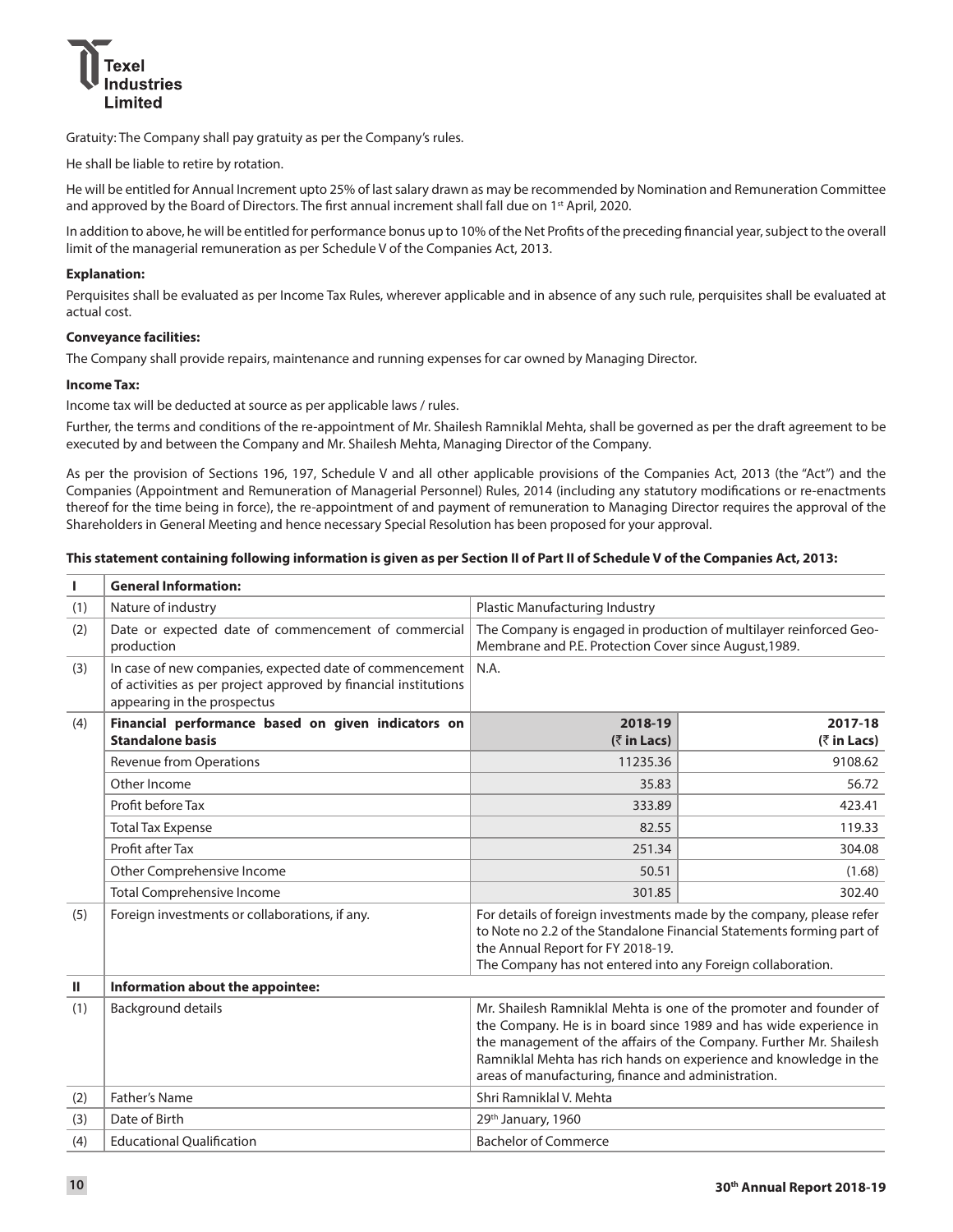# dustries

| (5)   | Past remuneration                                                                                                                                                                                                                                                                                                                                                                                                                                                                                                                                                                 | During F.Y. 2018-19, he was paid annual remuneration of<br>₹41,40,000/- plus perquisites and performance bonus.                                                                                                                                                                                                                                                                                                                                                                      |  |  |
|-------|-----------------------------------------------------------------------------------------------------------------------------------------------------------------------------------------------------------------------------------------------------------------------------------------------------------------------------------------------------------------------------------------------------------------------------------------------------------------------------------------------------------------------------------------------------------------------------------|--------------------------------------------------------------------------------------------------------------------------------------------------------------------------------------------------------------------------------------------------------------------------------------------------------------------------------------------------------------------------------------------------------------------------------------------------------------------------------------|--|--|
| (6)   | <b>Recognitions and Awards</b>                                                                                                                                                                                                                                                                                                                                                                                                                                                                                                                                                    | None                                                                                                                                                                                                                                                                                                                                                                                                                                                                                 |  |  |
| (7)   | Job Profile and his suitability                                                                                                                                                                                                                                                                                                                                                                                                                                                                                                                                                   | Mr. Shailesh Mehta, Managing Director is responsible for the day to<br>day management of the Company and he is assisted by Functional<br>HOD's. He is working under the superintendence and control of the<br>Board of Directors. He has vast experience of Plastic Industry and he<br>has continuously contributed in the growth of the Company.                                                                                                                                    |  |  |
| (8)   | <b>Remuneration Proposed</b>                                                                                                                                                                                                                                                                                                                                                                                                                                                                                                                                                      | As per details given above.                                                                                                                                                                                                                                                                                                                                                                                                                                                          |  |  |
| (9)   | Comparative remuneration profile with respect to industry,<br>size of the company, profile of the position and person.                                                                                                                                                                                                                                                                                                                                                                                                                                                            | The proposed remuneration is commensurate with the skills and<br>experience of the appointee Mr. Shailesh Mehta, Managing Director<br>of the Company.<br>The remuneration proposed is in line with and prevailing in similar<br>industry and having regard to the size of the Company.                                                                                                                                                                                               |  |  |
| (10)  | Pecuniary relationship directly or indirectly with the company,<br>or relationship with the managerial personnel, if any.                                                                                                                                                                                                                                                                                                                                                                                                                                                         | Mr. Shailesh Ramniklal Mehta has no pecuniary relationship directly or<br>indirectly with the Company except to the extent of his shareholding<br>in the Company.                                                                                                                                                                                                                                                                                                                    |  |  |
| (III) | <b>Other information:</b>                                                                                                                                                                                                                                                                                                                                                                                                                                                                                                                                                         |                                                                                                                                                                                                                                                                                                                                                                                                                                                                                      |  |  |
| (1)   | Reasons of loss or inadequate profits                                                                                                                                                                                                                                                                                                                                                                                                                                                                                                                                             | The company has not suffered losses during the F.Y. 2018-19.<br>The Company's products are very well accepted in the domestic<br>markets. The Company has made significant growth and sales of the<br>company has also increased significantly. However, due to increase in<br>production cost, finance cost, employee cost, sales and distribution<br>expenses, research and development expenses etc., it has affected the<br>Company's profitability and hence profits are lower. |  |  |
| (2)   | Steps taken or proposed to be taken for improvement                                                                                                                                                                                                                                                                                                                                                                                                                                                                                                                               | The Company's expansion and modernisation plans and the various<br>steps taken by the company for curtailing expenditure. All this would<br>help the Company to further improve its results and profitability.                                                                                                                                                                                                                                                                       |  |  |
| (3)   | Expected increase in productivity and profits in measurable<br>terms.                                                                                                                                                                                                                                                                                                                                                                                                                                                                                                             | The Company is focusing more on expansion projects to take<br>advantage of latest technology. This will enable the Company to<br>improve its turnover and profits in years to come.<br>The Company has taken various steps under the guidance of Mr.<br>Shailesh Ramniklal Mehta for improvement and development of the<br>Company.                                                                                                                                                  |  |  |
| IV.   | <b>Disclosures</b>                                                                                                                                                                                                                                                                                                                                                                                                                                                                                                                                                                |                                                                                                                                                                                                                                                                                                                                                                                                                                                                                      |  |  |
| (1)   | The remuneration package of Mr. Shailesh R Mehta is as mentioned above in the Explanatory Statement. A copy of the draft agreement<br>which will be executed with the Managing Director shall be open for inspection by the Members at the Registered Office of the<br>Company between 10:00 am to 5:00 pm on all working days (Monday to Friday) except Saturdays, Sundays and holidays up to the<br>date of Annual General Meeting.                                                                                                                                             |                                                                                                                                                                                                                                                                                                                                                                                                                                                                                      |  |  |
| (2)   | The required disclosures to the shareholders of the Company about remuneration package of the managerial personnel and all<br>elements of remuneration package such as salary, benefits, bonuses, stock options, pensions etc., of all the directors; details of fixed<br>component and performance linked incentives along with the performance criteria; service contract, notice period, severance fees;<br>$\mathbf{1}$ , $\mathbf{1}$ , $\mathbf{1}$ , $\mathbf{1}$ , $\mathbf{1}$ , $\mathbf{1}$ , $\mathbf{1}$ , $\mathbf{1}$ , $\mathbf{1}$ , $\mathbf{1}$ , $\mathbf{1}$ |                                                                                                                                                                                                                                                                                                                                                                                                                                                                                      |  |  |

stock option details, if any and whether the same has been issued at a discount as well as the period over which accrued and over which exercisable has been made in the Annual Report of the Company, wherever applicable.

The appointment and remuneration of Mr. Shailesh R. Mehta has been approved by the Board of Directors. The Board of Directors of your Company recommends the approval of the appointment of Mr. Shailesh R. Mehta, on new terms with effect from 15<sup>th</sup> February, 2020 for a period of three years.

Mr. Shailesh R. Mehta satisfies all the conditions as set out in Part I of Schedule V as also under Section 196 of the Companies Act, 2013 for being eligible to be appointed as a Managing Director of the Company. He is not disqualified from being appointed as a Director in terms of Section 164 of the Companies Act, 2013.

The Board of Directors are of the opinion that the appointment of Mr. Shailesh R. Mehta as the Managing Director is in the best interest of the Company and accordingly, your Directors recommends the resolution set out in Item No.3 for approval of the members as a Special Resolution.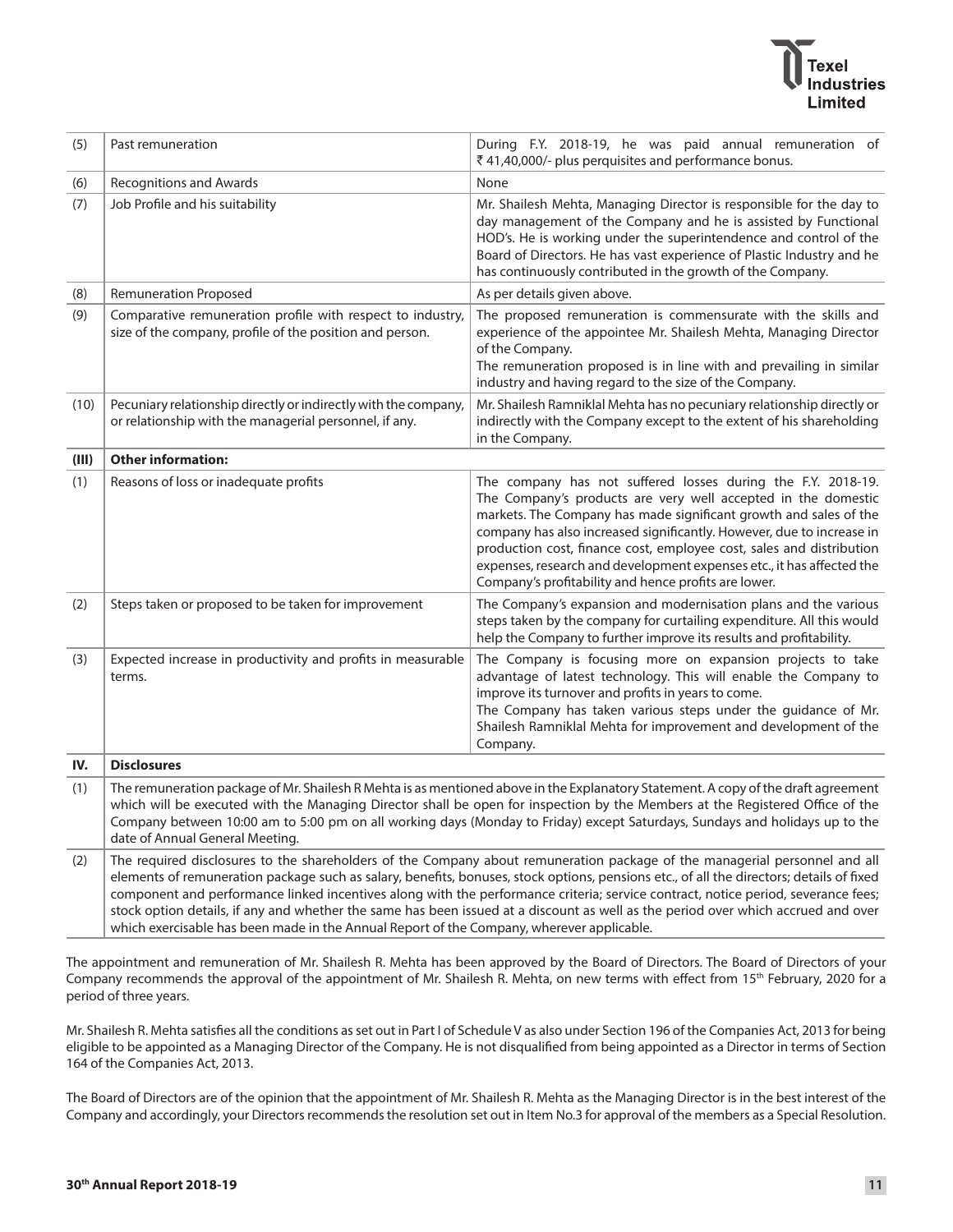Except Mr Shailesh Raminklal Mehta being an appointee, Mr Naresh Raminklal Mehta and their relatives, none of the other Directors, Key Managerial Personnel and their relatives are concerned or interested financially or otherwise in the proposed resolution.

#### **Item No. 4**

Mr. Kirit Narotamdas Mehta (holding DIN: 00444837) is a Chairman and Independent Director of the Company, who holds office up to the date of the ensuing Annual General Meeting. He fulfils the requirement of Independent Director as laid down under Section 149 of the Companies Act, 2013 read with the Rules framed thereunder and is eligible for re-appointment as an Independent Director on passing of a Special Resolution by the shareholders of the Company. The Company has received from him a declaration that he meets the criteria of independence as provided under section 149(6) of the Act, in connection with his re-appointment as an Independent Director.

The Board of Directors at the meeting held on 27<sup>th</sup> May, 2019, on the recommendation of the Nomination and Remuneration Committee and based on the performance evaluation, the Board has proposed his re-appointment as an Independent Director for a second term of five consecutive years, commencing from 10<sup>th</sup> August, 2019 to 09<sup>th</sup> August, 2024. He is not disqualified from being appointed as a Director of the Company in terms of Section 164 of the Companies Act, 2013.

In the opinion of the Board, Mr. Kirit Narotamdas Mehta fulfils the conditions for appointment as an Independent Director as specified in the Act and the Listing Regulations. Mr. Kirit Narotamdas Mehta is independent of the management of the Company.

In compliance with the provisions of Section 149 read with Schedule IV of the Companies Act, 2013, the re-appointment of Mr. Kirit Narotamdas Mehta as an Independent Director is being placed before the Members for their approval.

He possesses the appropriate skills, experience and knowledge, inter alia, in the field of finance, audit and taxation matters. Keeping in view his vast experience and knowledge, it will be in the interest of the Company to have him as an Independent Director on the Board of the Company.

The copy of the draft appointment letter containing the terms and conditions of the appointment of Mr. Kirit Narotamdas Mehta as an Independent Director of the Company shall be open for inspection by the Members at the Registered Office of the Company between 10:00 am to 5:00 pm on all working days (Monday to Friday) except Saturdays, Sundays and holidays up to the date of the Annual General Meeting.

Your Directors recommends the passing of the proposed Special Resolution.

Except Mr Kirit Narotamdas Mehta, being an appointee and his relatives, none of the other Directors, Key Managerial Personnel and their relatives are concerned or interested financially or otherwise in the proposed resolution.

#### **Item No. 5**

Dr. Christy Leon Fernandez (holding DIN: 00090752) is an Independent Director of the Company, his term of office is expiring on 28th September, 2019. He fulfils the requirement of Independent Director as laid down under Section 149 of the Companies Act, 2013 read with the Rules framed thereunder and is eligible for re-appointment as an Independent Director on passing of a Special Resolution by the shareholders of the Company. The Company has received from him a declaration that he meets the criteria of independence as provided under section 149(6) of the Act, in connection with his re-appointment as an Independent Director.

The Board of Directors at the meeting held on 27<sup>th</sup> May, 2019, on the recommendation of the Nomination and Remuneration Committee and based on the performance evaluation, considers that the background, experience and contributions made by Dr. Christy Leon Fernandez during his tenure, his association will be beneficial to the Company and it is proposed to re-appoint him as an Independent Director under Section 149 and other applicable provisions of the Companies Act, 2013 read with SEBI (LODR) Regulations 2015 to hold office for a second term of 5 consecutive years commencing from 29<sup>th</sup> September, 2019 to 28<sup>th</sup> September, 2024. He is not disqualified from being appointed as a Director of the Company in terms of Section 164 of the Companies Act, 2013.

In the opinion of the Board, Dr. Christy Leon Fernandez fulfils the conditions for appointment as an Independent Director as specified in the Act and the Listing Regulations. Dr. Christy Leon Fernandez is independent of the management of the Company.

In compliance with the provisions of Section 149 read with Schedule IV of the Companies Act, 2013, the re-appointment of Dr. Christy Leon Fernandez as an Independent Director is being placed before the Members for their approval.

The copy of the draft appointment letter containing the terms and conditions of the appointment of Dr. Christy Leon Fernandez as an Independent Director of the Company shall be open for inspection by the Members at the Registered Office of the Company between 10:00 am to 5:00 pm on all working days (Monday to Friday) except Saturdays, Sundays and holidays up to the date of the Annual General Meeting.

Your Directors recommends the passing of the proposed Special Resolution.

Except Dr. Christy Leon Fernandez, being an appointee and his relatives, none of the other Directors, Key Managerial Personnel and their relatives are concerned or interested financially or otherwise in the proposed resolution.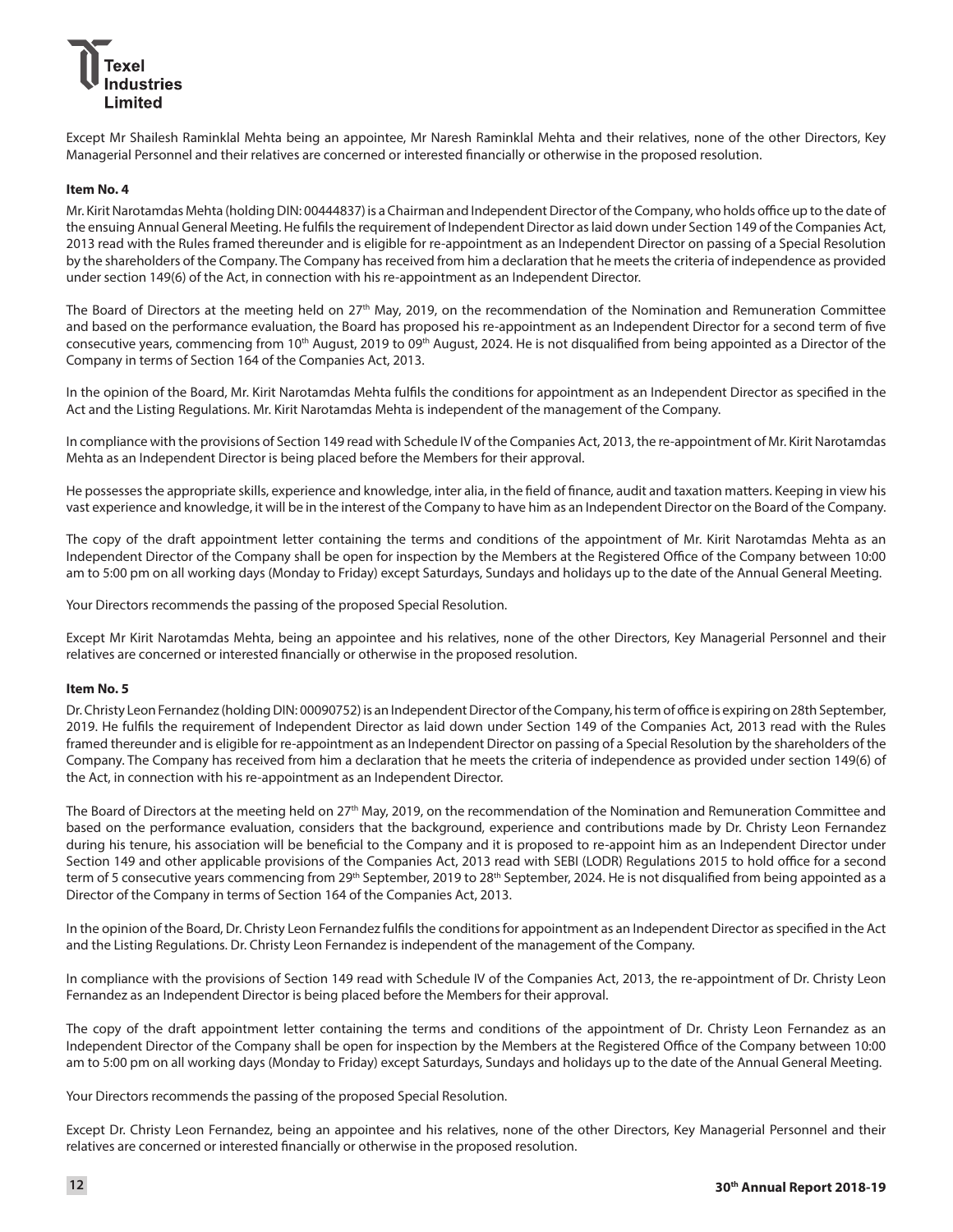#### **Item No. 6**

Dr. Christy Leon Fernandez (holding DIN: 00090752) is an Independent Director of the Company and looking to his performance and contributions in the growth of the Company, his re-appointment for a second term of five consecutive years is being proposed at Item No. 5 of this notice.

Dr. Fernandez was in Indian Administrative Service (Ex-IAS Officer) and he possess vast skills, experience and knowledge and keeping in view his vast experience, knowledge and contributions in the growth of the Company, it will be in the interest of the Company to have him as an Independent Director on the Board of the Company.

Looking to the time devoted and contributions made by Dr. Christy Leon Fernandez in the growth of the Company, the Board of Directors at the meeting held on 27<sup>th</sup> May, 2019, recommended for the approval of the Members, payment of remuneration by way of commission to Dr. Fernandez which shall not exceed one percent of the net profits of the Company in terms of Section 197 of the Act and computed in the manner referred to in Section 198 of the Act, for a period not exceeding five years, for each of the financial years commencing from 01.04.2019 and ending on 31.03.2024, as set out in the Resolution. All the other Independent Directors of the Company have given consent letters for waiving their rights to receive commission.

Your Directors recommends the passing of the proposed Special Resolution.

Except Dr. Christy Leon Fernandez, being an appointee and his relatives, none of the other Directors, Key Managerial Personnel and their relatives are concerned or interested financially or otherwise in the proposed resolution.

#### **Item No. 7**

Mrs. Jasmin Nahidakhtar Vhora (holding DIN: 07173838) is an Independent Director of the Company, her term of office is expiring on 12<sup>th</sup> February, 2020. She fulfils the requirement of Independent Director as laid down under Section 149 of the Companies Act, 2013 read with the Rules framed thereunder and is eligible for re-appointment as an Independent Director on passing of a Special Resolution by the shareholders of the Company. The Company has received from her a declaration that she meets the criteria of independence as provided under section 149(6) of the Act, in connection with her re-appointment as an Independent Director.

The Board of Directors at the meeting held on 27<sup>th</sup> May, 2019, on the recommendation of the Nomination and Remuneration Committee and based on the performance evaluation, the Board has proposed her re-appointment as an Independent Director for a second term of five consecutive years, commencing from 13<sup>th</sup> February, 2020 to 12<sup>th</sup> February, 2025. She is not disqualified from being appointed as a Director of the Company in terms of Section 164 of the Companies Act, 2013.

In the opinion of the Board, Mrs. Jasmin Nahidakhtar Vhora fulfils the conditions for appointment as an Independent Director as specified in the Act and the Listing Regulations. Mrs. Jasmin Nahidakhtar Vhora is independent of the management of the Company.

In compliance with the provisions of Section 149 read with Schedule IV of the Companies Act, 2013, the re-appointment of Mrs. Jasmin Nahidakhtar Vhora as an Independent Director is being placed before the Members for their approval.

Looking to her performance and contributions in the growth of the Company, it will be in the interest of the Company to have her as an Independent Director on the Board of the Company.

The copy of the draft appointment letter containing the terms and conditions of the appointment of Mrs. Jasmin Nahidakhtar Vhora as an Independent Director of the Company shall be open for inspection by the Members at the Registered Office of the Company between 10:00 am to 5:00 pm on all working days (Monday to Friday) except Saturdays, Sundays and holidays up to the date of the Annual General Meeting.

Your Directors recommends the passing of the proposed Special Resolution.

Except Mrs. Jasmin Nahidakhtar Vhora, being an appointee and her relatives, none of the other Directors, Key Managerial Personnel and their relatives are concerned or interested financially or otherwise in the proposed resolution.

#### **Item No. 8 & 9**

Pursuant to the provisions of Section 180(1)(a) and 180(1)(c) of the Companies Act, 2013, the Board of Directors of the Company, except with the consent of the Company by a Special Resolution, cannot borrow moneys, apart from temporary loans in excess of aggregate of the paid up capital, free reserves and securities premium account nor can create charge / security over the assets / undertaking of the Company which would be required to secure the borrowings.

The members of the Company had at their at their 28<sup>th</sup> Annual General Meeting held on 19<sup>th</sup> August, 2017, approved borrowing limits of upto  $\bar{\tau}$ 50 Crores. In order to meet the fund requirements of proposed expansion plans, routine capex and working capital requirements, it is proposed to increase borrowing limits from ₹50 Crores to ₹100 Crores and to create charge / security over the assets / undertakings of the Company for such borrowings.

Your Directors recommends the proposed Special Resolutions mentioned at Item Nos. 8 & 9 of this Notice for shareholders' approval.

None of the Directors, Key Managerial Personnel and their relatives are concerned or interested financially or otherwise in the proposed resolutions mentioned at Item Nos. 8 & 9 of this Notice.

#### **30th Annual Report 2018-19 13**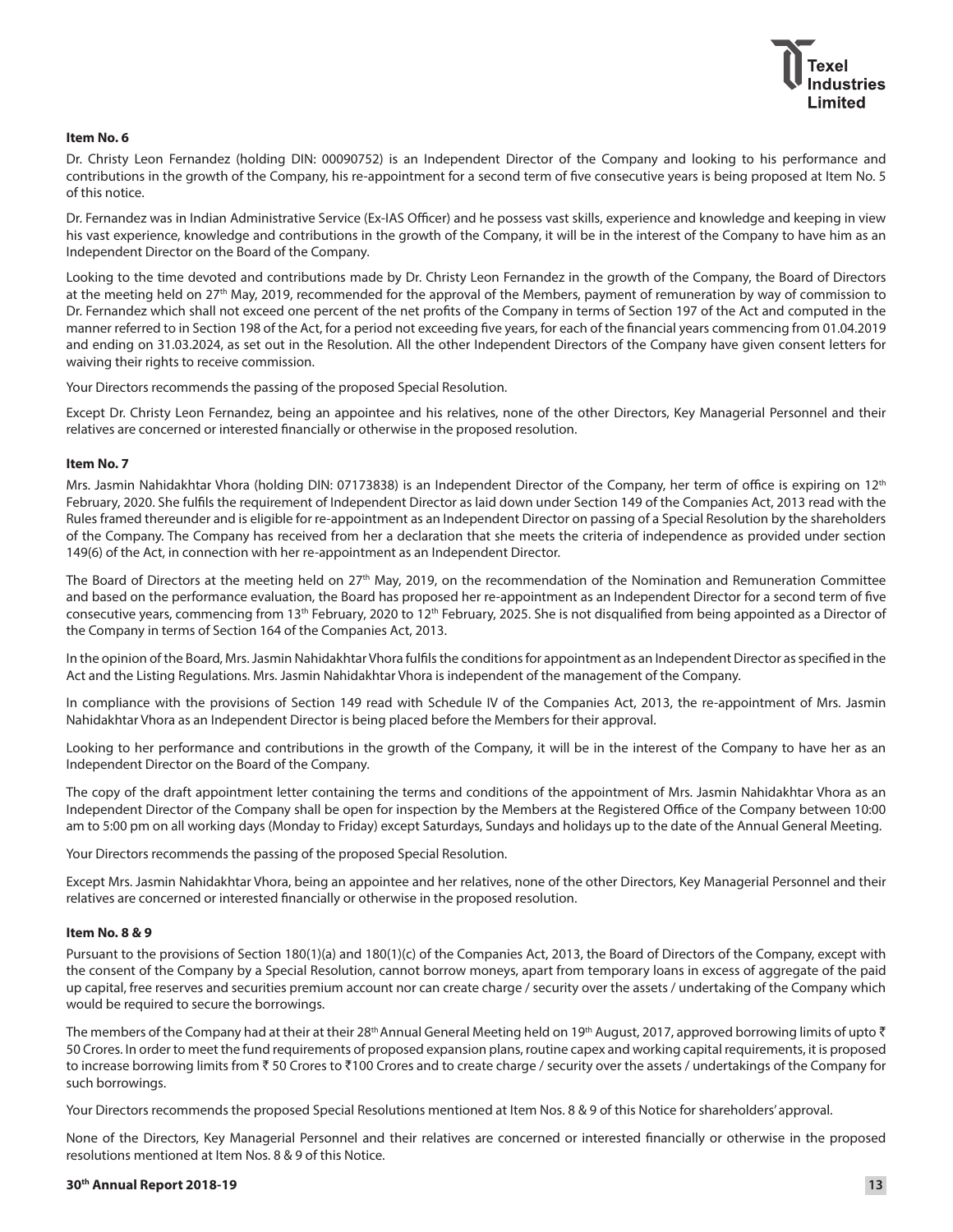

#### **Item No. 10**

The provisions of Section 186 of the Companies Act, 2013 read with the Companies (Meetings of Board and its Powers) Rules, 2014, as amended to date, provides that no company is permitted to, directly or indirectly, (a) give any loan to any person or other body corporate; (b) give any guarantee or provide security in connection with a loan to any other body corporate or person; and (c) acquire by way of subscription, purchase or otherwise, the securities of any other body corporate, exceeding sixty percent of its paid-up share capital, free reserves and securities premium account or one hundred percent of its free reserves and securities premium account, whichever is more. Further, the said Section provides that where the giving of any loan or guarantee or providing any security or the acquisition as provided under Section 186(2) of the Act, exceeds the limits specified therein, prior approval of Members by means of a Special Resolution is required to be passed at a general meeting.

In view of the above and considering the long term business plans of the Company, which may require the Company to make sizeable investments and issue guarantees/ securities to persons or bodies corporate, from time to time, for which prior approval of the Members is being sought.

Therefore, your Directors recommends the proposed Special Resolution mentioned at Item No. 10 of this Notice for shareholders' approval.

None of the Directors, Key Managerial Personnel and their relatives are concerned or interested financially or otherwise in the proposed resolution.

#### **Item No. 11**

In order to meet the fund requirements of proposed expansion plans, capital expenditure, working capital requirements of the Company and for meeting the issue expenses, etc., the Company proposes to raise funds by issue of Equity Shares, and/or any other financial instruments convertible into equity shares (including warrants) or through an issuance of fully convertible debentures/partly convertible debentures/ nonconvertible debentures, convertible/ non-convertible preference shares into Equity Shares, whether rupee denominated or denominated in Foreign currency (hereinafter collectively referred to as "Securities") or any combination of securities or any other method as may be permitted under applicable laws, in one or more tranches by way of a Private Placement and/ or Right Issue.

The approval of members is sought hereby to raise funds by offering securities to any person including but not limited to foreign/ resident investors (whether institutions, incorporated bodies, mutual funds and/or individuals or otherwise) foreign institutional investors, foreign portfolio investors, Indian and/or multilateral financial institutions, mutual funds, Non-Resident Indians, (collectively referred to as ("Investors") whether or not such Investors are existing members of the company.

The members may please note that, the proposed resolution at Item no. 11 is only an enabling resolution and the detailed terms and conditions of the offer will be determined in consultation with lead managers, advisors, underwriters and such other authorities and agencies as may be required to be consulted by the Company in due consideration of prevailing market conditions and other relevant factors. As the price of the Securities shall be determined at a later stage, exact number of securities to be issued shall also be crystallized later. However, an enabling resolution is being proposed to give adequate flexibility and discretion to the Board to finalize the terms of the offer.

The equity shares, if any, allotted on issue, conversion of Securities shall rank pari passu in all respects with the existing Equity Shares of the Company.

The Special Resolution seeks to authorize the Board of Directors of which term shall be deemed to include any committee which the Board may have constituted or hereinafter constitute to exercise its powers including the power conferred by this resolution to issue Securities or any combination of Securities by way of a Private Placement and/ or Right Issue under applicable laws, in consultation with the Lead Managers, Legal Advisors and other intermediaries to any persons, whether or not they are members of the Company.

Therefore, your Directors recommends the proposed Special Resolution mentioned at Item No.11 of this Notice for shareholders' approval.

None of the Directors, Key Managerial Personnel and their relatives are concerned or interested financially or otherwise in the proposed resolution.

#### **Item No. 12**

In terms of Section 62(3) of the Companies Act, 2013 and other applicable provisions of the Companies Act, 2013 and Rules framed thereunder, to enable the Banks and Financial Institutions (hereinafter referred to as the "Lenders") to convert the outstanding loans or any other financial assistance categorized as loans (hereinafter referred to as the "Financial Assistances"), in foreign currency or Indian Rupee, availed or to be availed from the Lenders from time to time, at their option, into equity shares of the Company upon the terms and conditions as contained in the financing documents and at a price to be determined in accordance with the applicable provisions of Securities and Exchange Board of India Regulations (SEBI Regulations) at the time of such conversion.

Pursuant to the provisions of Section 62(3) of the Companies Act, 2013, the proposed resolution at Item no. 12 requires approval of the members by way of a Special Resolution, to enable the Lenders, in terms of the lending arrangements, entered or to be entered, and as may be specified by the Financial Institutions/Banks under the financing documents executed or to be executed in respect of the Financial Assistances availed/